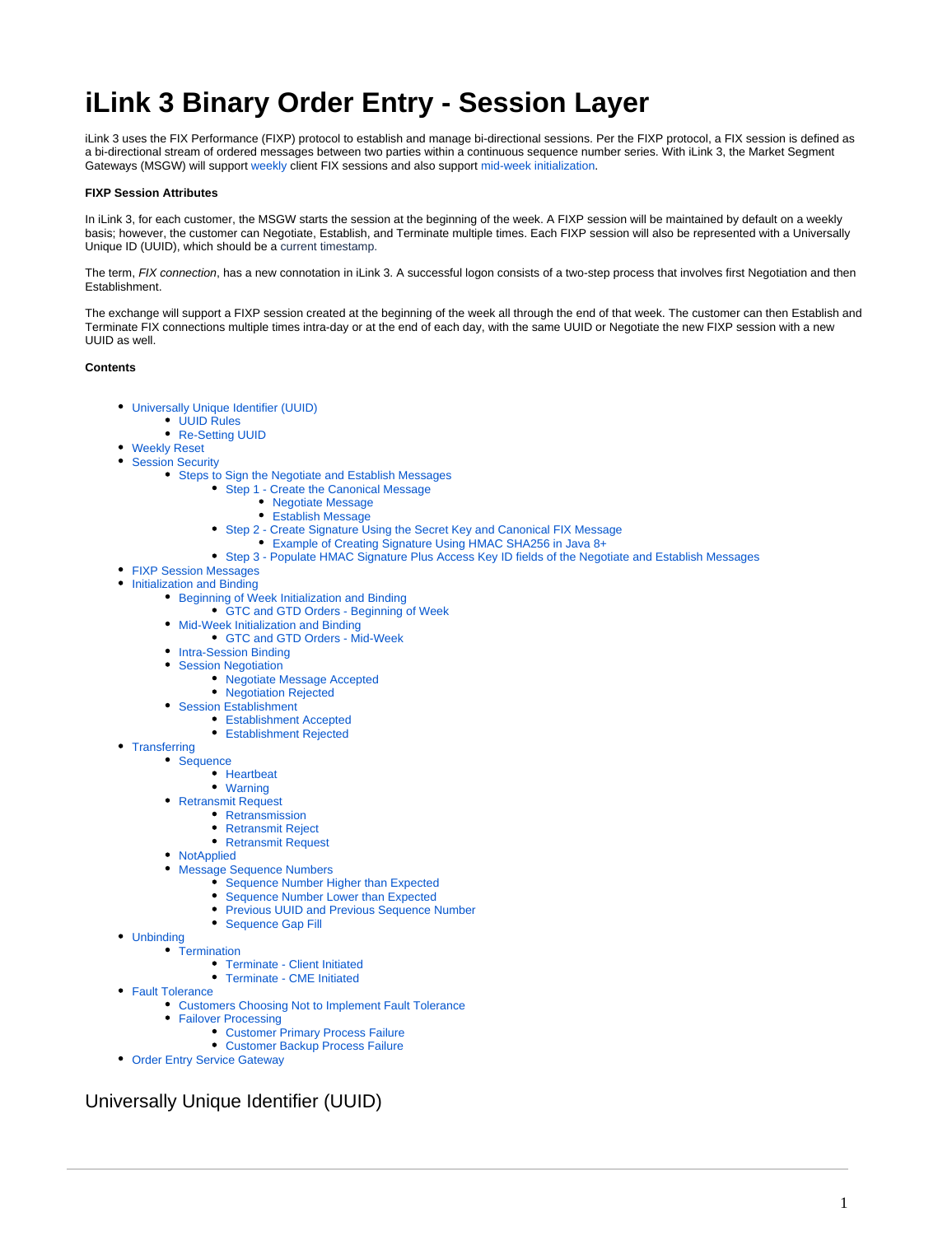Each FIXP session established at the start of the week, intra-day, or at the beginning of each trading day is represented with a unique UUID value set by the customer as a 64-bit value. CME Group recommends using the system timestamp which represents the number of microseconds since epoch ( Jan 1, 1970) as the timestamp. Business messages received from the exchange are recoverable for that sequence number + UUID combination.

### <span id="page-1-1"></span>**UUID Rules**

The following rules apply to the UUID:

- UUID must be sent in the Negotiate message and that ID is used for the lifetime of the connection.
- Customer must reset sequence numbers back to 1 for each direction (from customer to CME and from CME to customer) every time they negotiate with new UUID.
- UUID in the Negotiate message is greater than the UUID used in the last successful Negotiate/Establish message.
	- This will prevent usage of duplicate UUID's intraweek, which can affect subsequent retransmission of those messages.
	- For this reason it is strongly recommended to use current timestamp value (number of microseconds since epoch) as UUID.
- RequestTimestamp must be current timestamp in nanoseconds.
- Customers will be able to use the same UUID across all segments at the same time.
- One UUID can be used by more than one customer.
- A UUID previously used on segment 'X' can be used to negotiate on segment 'Y' if never used on 'Y' by the given customer and higher than the most recent UUID used by that customer on 'Y'.

# <span id="page-1-2"></span>**Re-Setting UUID**

In the event of customer application failure, it may be necessary to reset the UUID intra-session on the same trading day to force synchronization of sequence numbers to and from the exchange.

#### **Important:**

- Do not Terminate the FIXP session and Re-Negotiate with a new UUID as a normal response to a Not Applied message
- Re-Negotiate with a new UUID should be used only to recover from a disaster situation that cannot be recovered via the use of Sequence message
- Re-Negotiating with a new UUID will mean recovering messages sent by the exchange in the previous FIXP session with the previous UUID Re-Negotiating with a new UUID resets the inbound and outbound sequence numbers back to "1" so sending a higher than expected sequence number to the exchange in the Establish message will result in successful Establishment followed by a Not Applied message and
	- the new NextSeqNo in the Establish message will be adopted as the new expected sequence number

# <span id="page-1-0"></span>Weekly Reset

CME will internally reset its inbound and outbound sequence numbers to "1" at the start of each week. The customer should also reset their sequence numbers in both directions prior to negotiating and establishing a FIX session on Sunday.

When FIXP sessions are established at the start of each week, the customer must initiate a session by sending the Establish message (after Negotiation) with NextSeqNo as "1".

CME will respond with an Establishment Acknowledgment confirmation with NextSeqNo as "1".

- If the customer does not reset the outbound sequence number to the exchange to "1" at the start of each week, they will receive a Terminate message informing them of this error in the Code field.
- If a new UUID is assigned to subsequent FIXP sessions after the first, the sequence stream is reset to '1' in both directions (from customer to exchange and exchange to customer).

# <span id="page-1-3"></span>Session Security

The customer will authenticate an iLink session by digitally signing FIXP Negotiate and Establish messages using a hashed message authentication code (HMAC). In general, the customer interaction with CME will be as follows:

- 1. Customer logs into the CME Self Service Portal using 2-factor authentication over a secure channel (HTTPS).
- 2. CME generates a pair of cryptographically random keys—an Access Key and a Secret Key—for the customer. The keys are provided to the customer and also securely stored in a secure vault with CME.
- 3. Customer connects to iLink and sends a digitally signed Negotiate or Establish message. The digital signature is generated using a hashed message authentication code (HMAC) based on the contents of the message and the Secret Key and is included in the Login message or Negotiate and Establish messages sent to CME.
- 4. CME processes the Negotiate or Establish messages, calculates the digital signature using the same HMAC based process, and compares the calculated signature with the signature provided on the customer's Negotiate or Establish messages. If the signatures match, the Negotiate or Establish messages are authentic and validates that the sender has the Secret Key.

The details of of calculating the digital signature are described below.

### <span id="page-1-4"></span>**Steps to Sign the Negotiate and Establish Messages**

- 1. Create the canonical Negotiate or Establish message
- 2. Create Signature using Secret Key provided by CME and Canonical Message
- 3. Populate HMAC Signature plus Access Key ID fields of the Negotiate and Establish messages

ത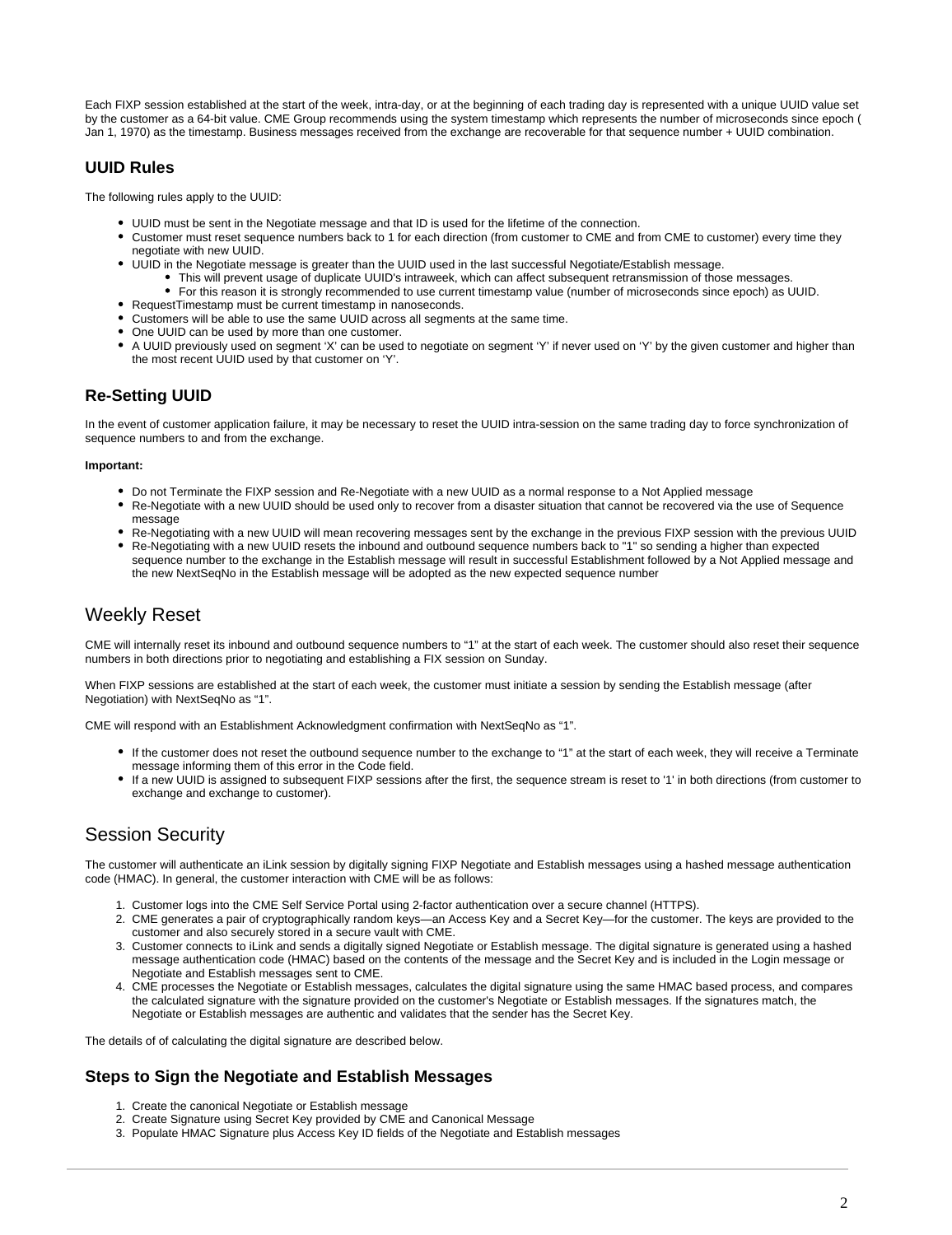Only the field value—not the field name—must be used for the calculation of HMAC signature.

**Example:** where SessionID=<ABC>, use only 'ABC'.

### <span id="page-2-0"></span>**Step 1 - Create the Canonical Message**

These field values must be assembled in this order with the values concatenated into a single string delimited by the new line character (i.e. '\n').

#### <span id="page-2-1"></span>Negotiate Message

The required FIXP fields in Negotiate message are:

- RequestTimestamp
- UUID
- SessionID
- FirmID

An Example Canonical message for Negotiate:

"RequestTimestamp" + "\n" + "UUID" + "\n" + "SessionID+ "\n" + FirmID

#### **Sample Code to Generate Canonical Negotiate Message**

| public String prepareCanonicalMessageForNegotiate(){    |  |  |  |  |
|---------------------------------------------------------|--|--|--|--|
| $long$ requestTimestamp = 1563720650008L;               |  |  |  |  |
| long uUID = 1563720660068L;                             |  |  |  |  |
| String session = "ABC";                                 |  |  |  |  |
| String firmID = $"007"$ ;                               |  |  |  |  |
|                                                         |  |  |  |  |
| StringBuilder canonicalMsg = new StringBuilder();       |  |  |  |  |
| canonicalMsg.append(requestTimestamp).append(New_Line); |  |  |  |  |
| canonicalMsg.append(uUID).append(New_Line);             |  |  |  |  |
| canonicalMsg.append(session).append(New_Line);          |  |  |  |  |
| canonicalMsg.append(firmID);                            |  |  |  |  |
| return canonicalMsg.toString();                         |  |  |  |  |
|                                                         |  |  |  |  |

### <span id="page-2-2"></span>Establish Message

The required FIXP fields in the Establish message are:

- RequestTimestamp
- UUID
- SessionID
- FirmID
- TradingSystemName
- TradingSystemVersion
- TradingSystemVendor
- NextSeqNo
- KeepAliveInterval

An Example Canonical message for Establish:

"RequestTimestamp" + "\n" + "UUID" + "\n" + "SessionID+ "\n" + FirmID+ "\n" + "TradingSystemName" + "\n" + "TradingSystemVersion" + "\n" + "TradingSystemvendor" + "\n" + "NextSeqNo" + "\n" + "KeepAliveInterval"

#### **Sample Code to Generate Canonical Establish Message**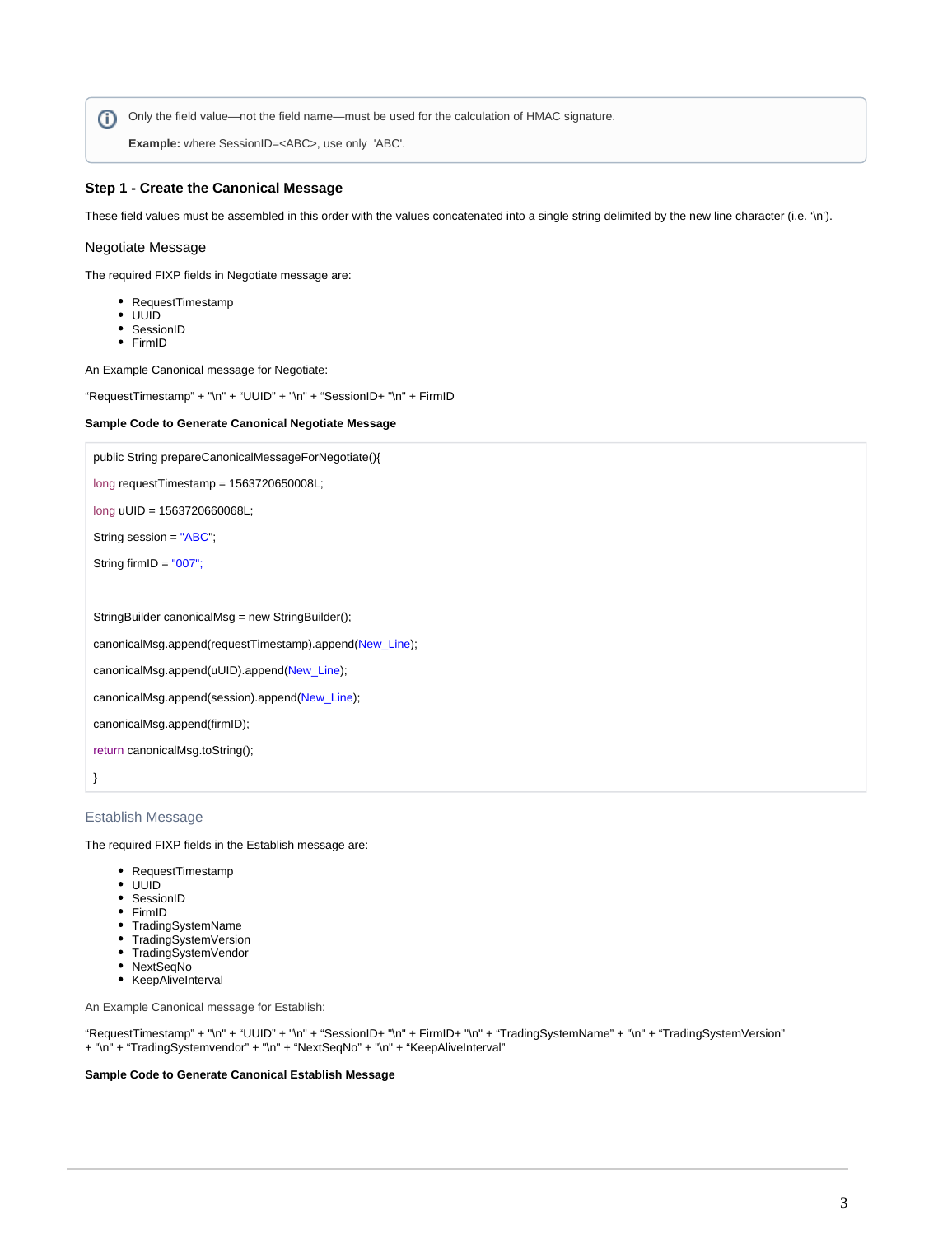|   | public String prepareCanonicalMessage For Establish(){        |  |  |  |  |
|---|---------------------------------------------------------------|--|--|--|--|
|   | $long$ requestTimestamp = 1563720650008L;                     |  |  |  |  |
|   | long uUID = 1563720660068L                                    |  |  |  |  |
|   | String session = "ABC";                                       |  |  |  |  |
|   | String firmID = $"007"$ ;                                     |  |  |  |  |
|   | String tradingSystemName = "";                                |  |  |  |  |
|   | String tradingVersionId = "";                                 |  |  |  |  |
|   | String tradingSystemVendorId = "";                            |  |  |  |  |
|   | $long nextSeqNo = 1$ ;                                        |  |  |  |  |
|   | long keepAliveInterval = 30;                                  |  |  |  |  |
|   |                                                               |  |  |  |  |
|   | StringBuilder canonicalMsg = new StringBuilder();             |  |  |  |  |
|   | canonicalMsg.append(requestTimestamp).append(New_Line);       |  |  |  |  |
|   | canonicalMsg.append(uUID).append(New_Line);                   |  |  |  |  |
|   | canonicalMsg.append(session).append(New_Line);                |  |  |  |  |
|   | canonicalMsg.append(firmID).append(New_Line);                 |  |  |  |  |
|   | canonicalMsg.append(tradingSystemName).append(New_Line);      |  |  |  |  |
|   | canonicalMsg.append(tradingSystemVersionId).append(New_Line); |  |  |  |  |
|   | canonicalMsg.append(tradingSystemVendorId).append(New_Line);  |  |  |  |  |
|   | canonicalMsg.append(nextSeqNo).append(New_Line);              |  |  |  |  |
|   | canonicalMsg.append(keepAliveInterval);                       |  |  |  |  |
|   | return canonicalMsg.toString();                               |  |  |  |  |
| } |                                                               |  |  |  |  |

### <span id="page-3-0"></span>**Step 2 - Create Signature Using the Secret Key and Canonical FIX Message**

The signature is a hash (digest) of the canonical message created in Step 1 using the Secret Key provided by CME.

The Secret Key downloaded from Request Center is **Base64 URL Encoded**. Customers must decode the secret key first.

### <span id="page-3-1"></span>**Example of Creating Signature Using HMAC SHA256 in Java 8+**

The HMAC signature is populated in a fixed length string field (i.e. String32Req) since SHA-256 signature is always 32 bytes.

൘ While real logic provides two options to encode this field—as a string and as a byte array—the byte array option should be used.

Encoding options for SHA-256 (256 bits long):

- Base64URL encoding FIX ASCII: 6 bits per char = CHAR(44)including padding character
- $\bullet$  Hex: 4 bits per char = CHAR(64)
	- HEX example 617633EFEF2F98DCA32DD3BD8407122B9B375CF4BC076930F24C1F7A0F930094
- Binary: 8 bits per byte = BINARY(32) Binary example byte array:[97, 118, 51, -17, -17, 47, -104, -36, -93, 45, -45, -67, -124, 7, 18, 43, -101, 55, 92, -12, -68, 7, 105, 48, -14, 76, 31, 122, 15, -109, 0, -108]

The signature should be encoded as a byte array.

Signature calculation in Java: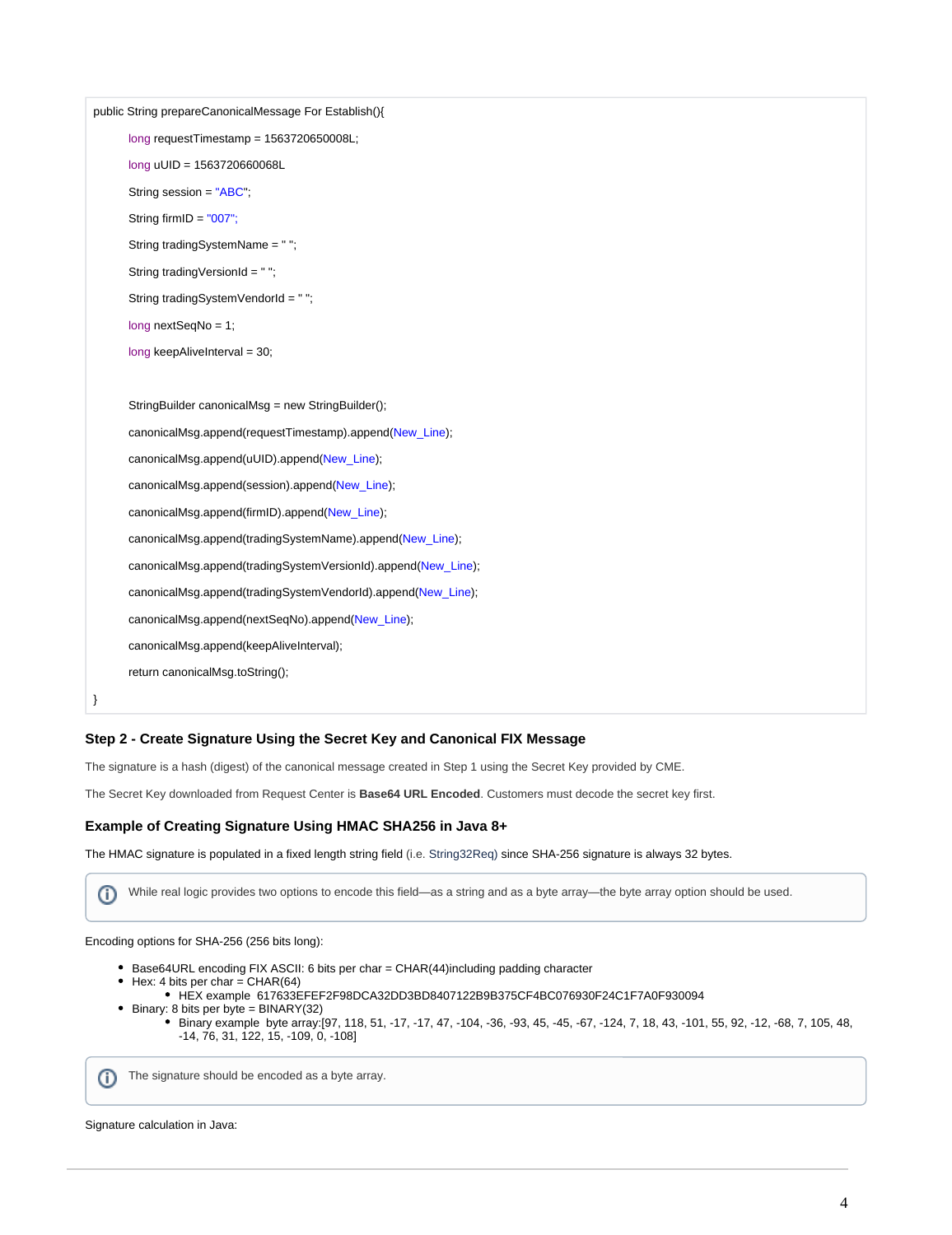```
public byte[] calculateHMAC(final String canonicalRequest, final String userKey) {
    byte[] hash = null;
     try
     {
       // Init HMAC instance
      Mac sha256HMAC;
       sha256HMAC = Mac.getInstance("HmacSHA256");
       // Initialize HMAC instance with the key
       // Decode the key first, since it is base64url encoded
       byte[] decodedUserKey = Base64.getUrlDecoder().decode(userKey);
       SecretKeySpec secretKey = new SecretKeySpec(decodedUserKey, "HmacSHA256");
       sha256HMAC.init(secretKey);
       // Calculate HMAC
       hash = sha256HMAC.doFinal(canonicalRequest.getBytes("UTF-8"));
     } catch (NoSuchAlgorithmException | InvalidKeyException | IllegalStateException | 
UnsupportedEncodingException e)
     {
       e.printStackTrace();
     }
     return hash;
   }
}
```
### <span id="page-4-0"></span>**Step 3 - Populate HMAC Signature Plus Access Key ID fields of the Negotiate and Establish Messages**

- tag 39004-AccessKeyID contains the AccessKeyID
- tag 39005-HMACSignature contains the HMAC signature

# <span id="page-4-1"></span>FIXP Session Messages

 $\odot$ 

FIXP session messages are summarized as follows.

| <b>Stage</b>   | <b>Message Name</b>          | From   To                          | <b>Purpose</b>                             |
|----------------|------------------------------|------------------------------------|--------------------------------------------|
| Initialization | Negotiate                    | Client System to CME Globex        | Initiates Connection                       |
|                | <b>Negotiation Response</b>  | <b>CME Globex to Client System</b> | <b>Accepts Connection</b>                  |
|                | <b>Negotiation Reject</b>    | <b>CME Globex to Client System</b> | <b>Rejects Connection</b>                  |
| <b>Binding</b> | Establish                    | Client System to CME Globex        | <b>Binds Connection</b>                    |
|                | Establishment Acknowledgment | <b>CME Globex to Client System</b> | <b>Accepts Binding</b>                     |
|                | <b>Establishment Reject</b>  | <b>CME Globex to Client System</b> | <b>Rejects Binding</b>                     |
| Transferring   | Sequence                     | Client System to CME Globex        | Initiates a Sequenced Flow, Keep Alive     |
|                |                              | <b>CME Globex to Client System</b> |                                            |
|                | <b>Retransmit Request</b>    | Client System to CME Globex        | <b>Requests Replay</b>                     |
|                | Retransmission               | <b>CME Globex to Client System</b> | <b>Accepts Replay</b>                      |
|                | <b>Retransmit Reject</b>     | <b>CME Globex to Client System</b> | <b>Rejects Replay</b>                      |
|                | Not Applied                  | <b>CME Globex to Client System</b> | Negative Acknowledgment of Missed Messages |
| Unbinding      | Terminate                    | Client System to CME Globex        | Kill Connection Ungracefully or Gracefully |
|                |                              | <b>CME Globex to Client System</b> |                                            |

#### **Overview Diagram**

This diagram provides an overview of the session Establishment, Binding, and Unbinding process.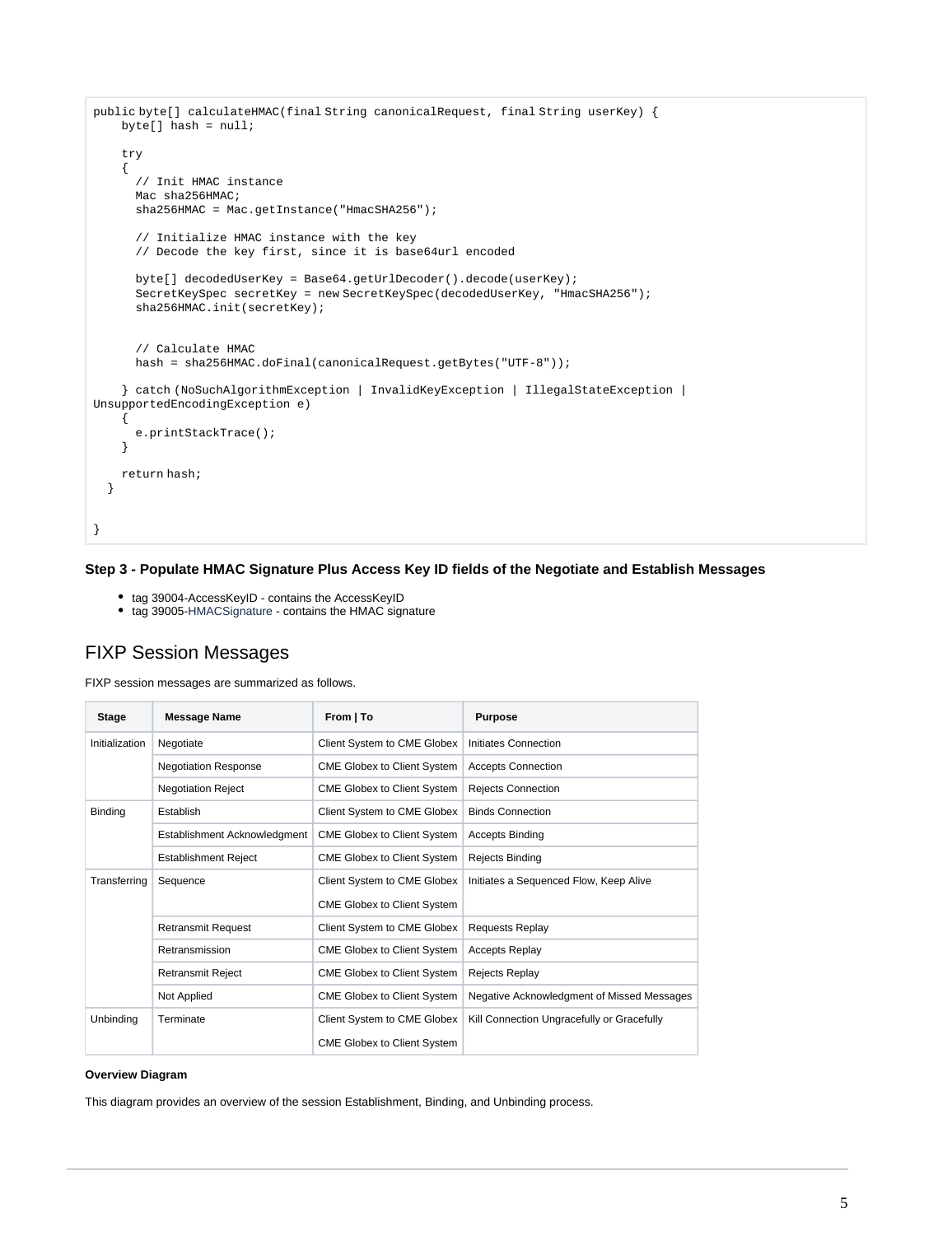

# <span id="page-5-1"></span>Initialization and Binding

The customer uses the Negotiate and Establish messages to authenticate themselves with the Market Segment Gateway. In iLink 3, there are three different types of Initialization and Binding operations

# <span id="page-5-2"></span>**Beginning of Week Initialization and Binding**

Beginning of Week initialization and Binding will involve the very first messages (Negotiate and Establish) that the customer sends for the week. The customer must reset their inbound and outbound sequence numbers to "1" prior to initialization at the start of the week as well as pick a globally unique UUID for each FIXP session.

If the client system to CME Globex outbound sequence number is not reset to "1" at the beginning of the week prior to Start of Week Initialization, and the client sends a Establish message (Negotiate does not have NextSeqNo), the Market Segment Gateway responds with a Terminate message. The Terminate message will have a Code indicating a failure to reset sequence numbers at the start of the week. The customer must then reset sequence numbers and reattempt the Initialization.

### <span id="page-5-3"></span>**GTC and GTD Orders - Beginning of Week**

Good Till Cancel (GTC) or Good Till Date (GTD) orders sent by a customer from the previous week continue to be eligible for execution after Termination (done for day).

- If a fill is generated for the GTC or GTD order in the current week before Start of Week Initialization, then the exchange processes the Execution Report and increments its previous sequence number for the previous UUID (which is the default UUID of 0) accordingly.
- When the customer sends Negotiate and Establish messages to Initialize at the Start of the Week for the current week, they will receive an Establishment Acknowledgment message with
	- PreviousSeqNo = "1"
	- PreviousUUID="0". This way the client knows that a message was published using the default CME assigned UUID of 0 since iLink 3 requires the exchange also to reset its sequence numbers to "1" and UUID to "0" prior to Start of Week Initialization.
	- As a result, the client application sends a Retransmit Request for the PreviousUUID and PreviousSeqNo and receives the undelivered
- Execution Report on the GTC order  $\bullet$ The sequence gap is now filled and normal processing continues.

# <span id="page-5-0"></span>**Mid-Week Initialization and Binding**

Mid-Week Initialization and Binding will involve Negotiating and Establishing a new FIXP session once the previous one has ended gracefully following Termination. The customer must populate NextSeqNo with the correct value from the previous sequence stream associated with the previous UUID and reattempt the Initialization, or reset sequence number to 1 with the new UUID.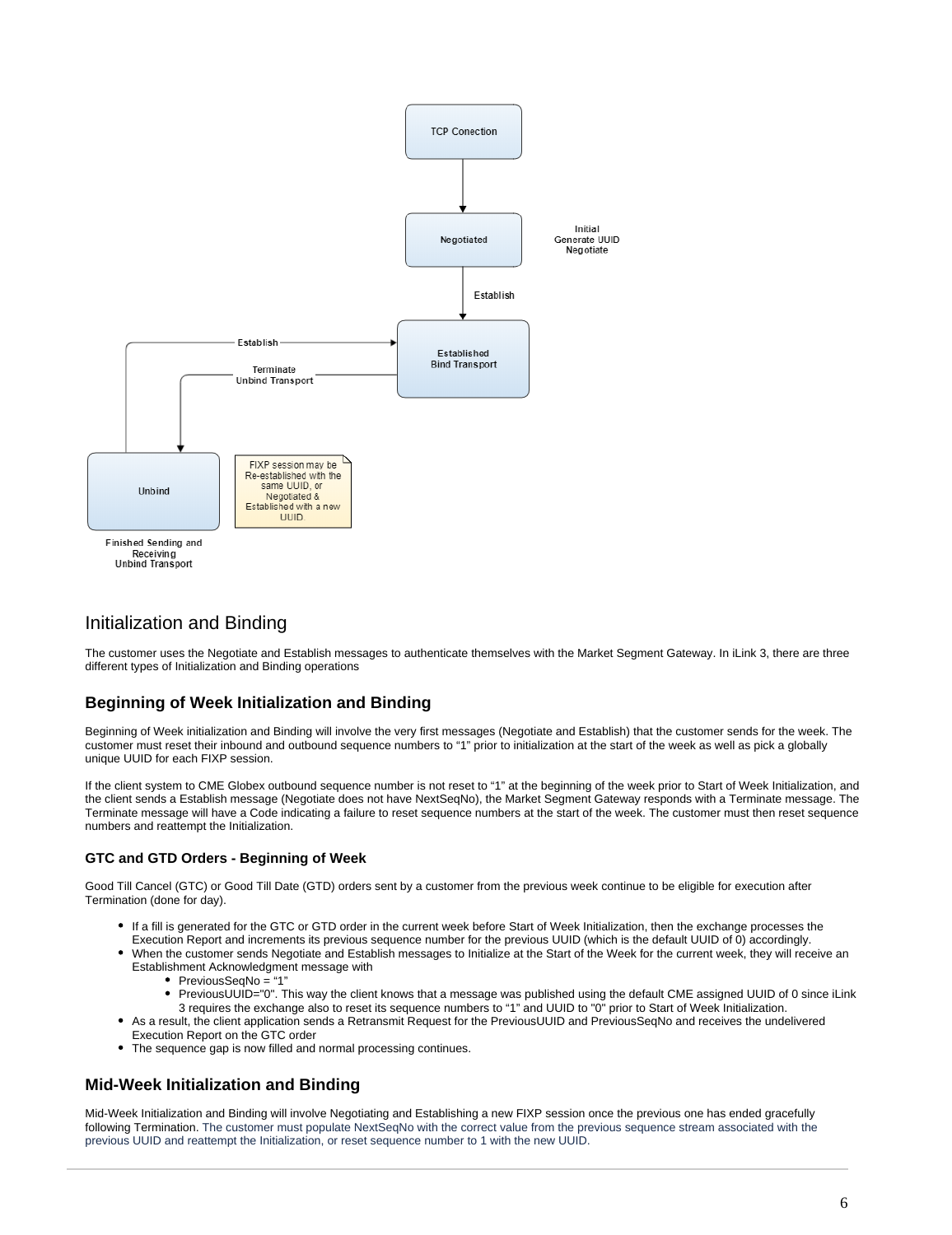If the customer's inbound sequence number is reset to "1" when Initializing a new FIXP session with the same UUID as the previous one and the customer sends an Establish message (Negotiate does not have NextSeqNo), then the Market Segment Gateway responds with a Terminate message. The Terminate message will have a code indicating an error condition regarding usage of lower than expected sequence numbers. The customer must populate NextSeqNo with the correct value from the previous sequence stream associated with the previous UUID, or populate NextSeqNo with the correct value from the previous sequence stream associated with the previous UUID and reattempt the Initialization.

### <span id="page-6-0"></span>**GTC and GTD Orders - Mid-Week**

Good Till Cancel (GTC) or Good Till Date (GTD) orders sent by a customer from the previous trading day continue to be eligible for execution after **Termination** 

- If a fill is generated for the GTC or GTD order in the current trading day before Initialization then the exchange processes the Execution Report and increments its previous sequence number for the previous UUID which is the last known UUID from the previous session.
- When the customer sends Negotiate and Establish messages to Initialize then they will receive an Establishment Acknowledgment message with:
	- PreviousSeqNo as "last known value+1". This is higher than the client's last known expected inbound sequence number which is "last known value" for the PreviousUUID.
	- PreviousUUID="last known value".
- As a result, the client application sends a Retransmit Request for the PreviousUUID and PreviousSeqNo and receives the undelivered Execution Reports on the GTC order.
- The sequence gap is now filled and normal processing continues.

# <span id="page-6-1"></span>**Intra-Session Binding**

Intra-session binding is applicable when the FIXP session loses connectivity with the exchange for any reason such as Termination due to a protocol violation, failure, etc. In such an event:

- The customer must Establish the FIXP session without Negotiation (Binding without Initialization).
- It is recommended that the same UUID be used, else the sequence stream will not be contiguous with the previous FIXP session.
- If a different UUID is used, the customer must reset their inbound and outbound sequence numbers to "1".
- If the same UUID is used, the customer must use the next sequential inbound and outbound sequence numbers.

Intra-Session Binding is used for any subsequent binding after a successful Beginning of Week or Mid-Week initialization and Binding.

Intra-Session Binding uses the sequence number series that continues from the next sequence number where the customer was Terminated for the same UUID. As a result, the Intra-Session Establish message cannot have a NextSeqNo set to "1" for that same UUID.

Setting inbound and outbound sequence numbers back to "1" is possible only with the use of a new UUID which requires Negotiation and Establishment.

If any of the above requirements are not met, the client application receives a Terminate message. In addition, iLink 3 does not increment its inbound sequence number.

Intra-Session Establish provides handling for undelivered messages while the client application has not established a FIXP session.

- While the customer is not established, Execution Reports, etc. are processed by the exchange.
- As a result, the customer may receive an Establishment Acknowledgment message with PreviousSeqNo higher than expected (i.e., the Market Segment Gateway processed those Execution Reports and incremented its outbound sequence number accordingly) for the previously used UUID.
- The client application submits a Retransmit Request message for those messages persisted while the customer was not established.

### <span id="page-6-2"></span>**Session Negotiation**

O

A FIXP session connection is initiated by the customer using a Negotiation message. The UUID must be sent in the Negotiation message and that ID is used for the lifetime of the FIXP session. Negotiation is provided as a mechanism used for the customer to declare what ID they will be using. There is no concept of resetting a FIXP session. Instead of starting over a FIXP session, a new FIXP session is negotiated with a new UUID.

Clients must connect to their session's assigned IP and port before session negotiation; otherwise, the Negotiation message will be rejected.

The Negotiate message also identifies the types of message flow in each direction of a FIXP session using the FlowType field. The types of message flow supported by iLink 3 are Idempotent from customer to exchange and Recoverable from exchange to customer.

- FlowType=**Recoverable** has the highest delivery guarantee and guarantees exactly-once message delivery. If gaps are detected by the customer, then missed messages may be recovered by retransmission.
- FlowType=**Idempotent** guarantees at-most-once delivery. If gaps are detected by the exchange, then the customer is notified, but no attempt is made by the exchange to recover missed messages. Any course of action in this scenario is incumbent upon the customer.

The Negotiate message should be used in these circumstances:

• Beginning of the week (start sequence numbers from 1)

The Negotiate message can be used in these circumstances as well: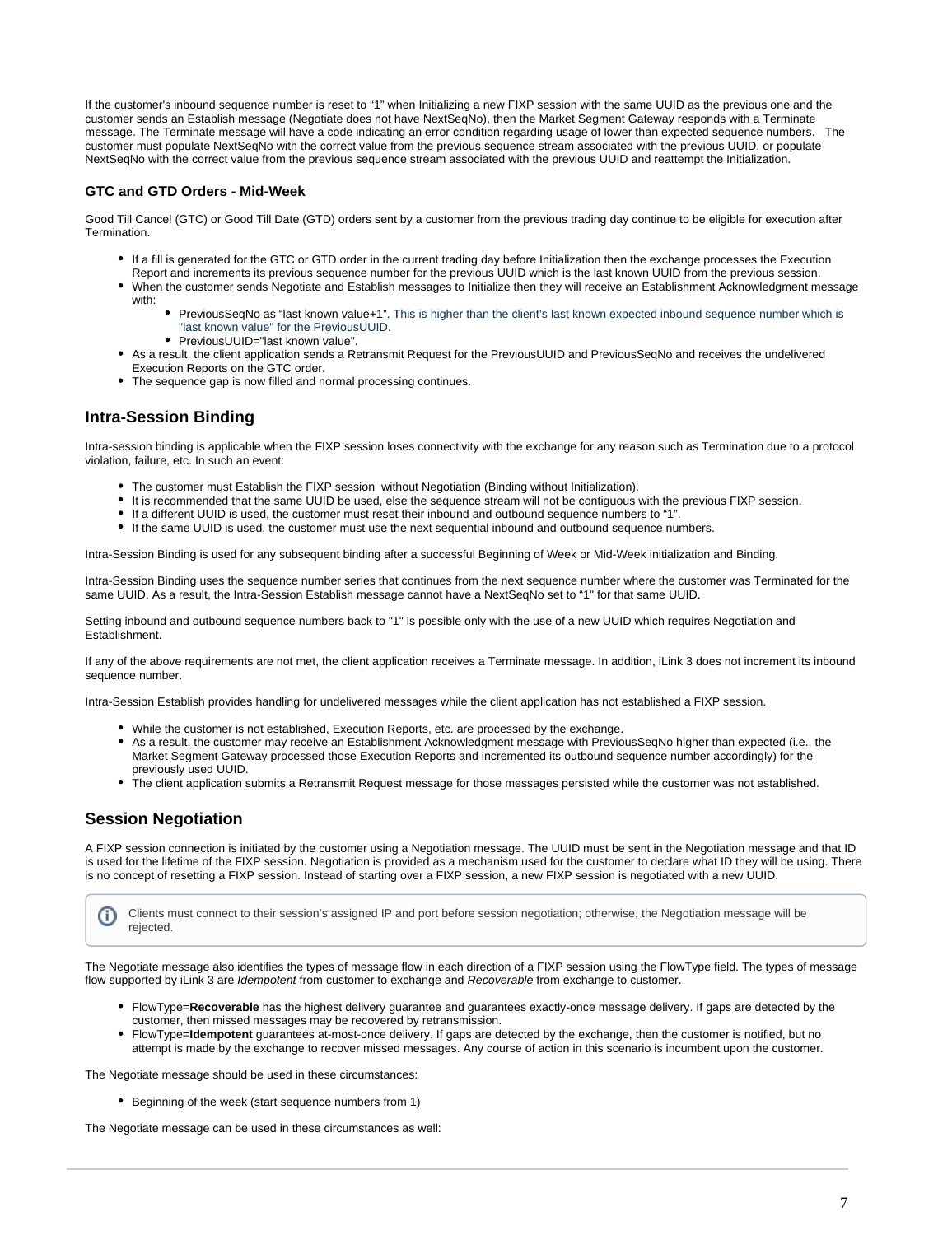- Midweek with new UUID after Termination of previous session by customer
- Midweek with new UUID after ungraceful termination (with error code) and to restart sequence numbers from 1  $\bullet$
- Midweek with new UUID after graceful termination (without error code) and to restart sequence numbers from 1

The following required string fields cannot contain empty bytes:

- HMACSignature
- $\bullet$ **AccessKeyID**
- $\bullet$ Session
- Firm

The following Integer fields will be checked for these boundary conditions:

- UUID
- RequestTimestamp  $\bullet$

The customer should send a Negotiate message to the exchange and await acknowledgement.

- $\bullet$ When Negotiate message from customer is accepted by CME then CME will return a Negotiation Response.
- $\bullet$ When Negotiate message from customer is rejected by CME then CME will return a Negotiation Reject.
- If no response is forthcoming from the exchange after two times the recommended KeepAliveInterval has lapsed then Negotiation can be retried or out-of-band inquiry may be made to determine application readiness.

#### <span id="page-7-0"></span>**Negotiate Message Accepted**

This diagram shows an example of Negotiation Accepted.



### <span id="page-7-1"></span>**Negotiation Rejected**

This diagram shows an example of negotiation Rejected.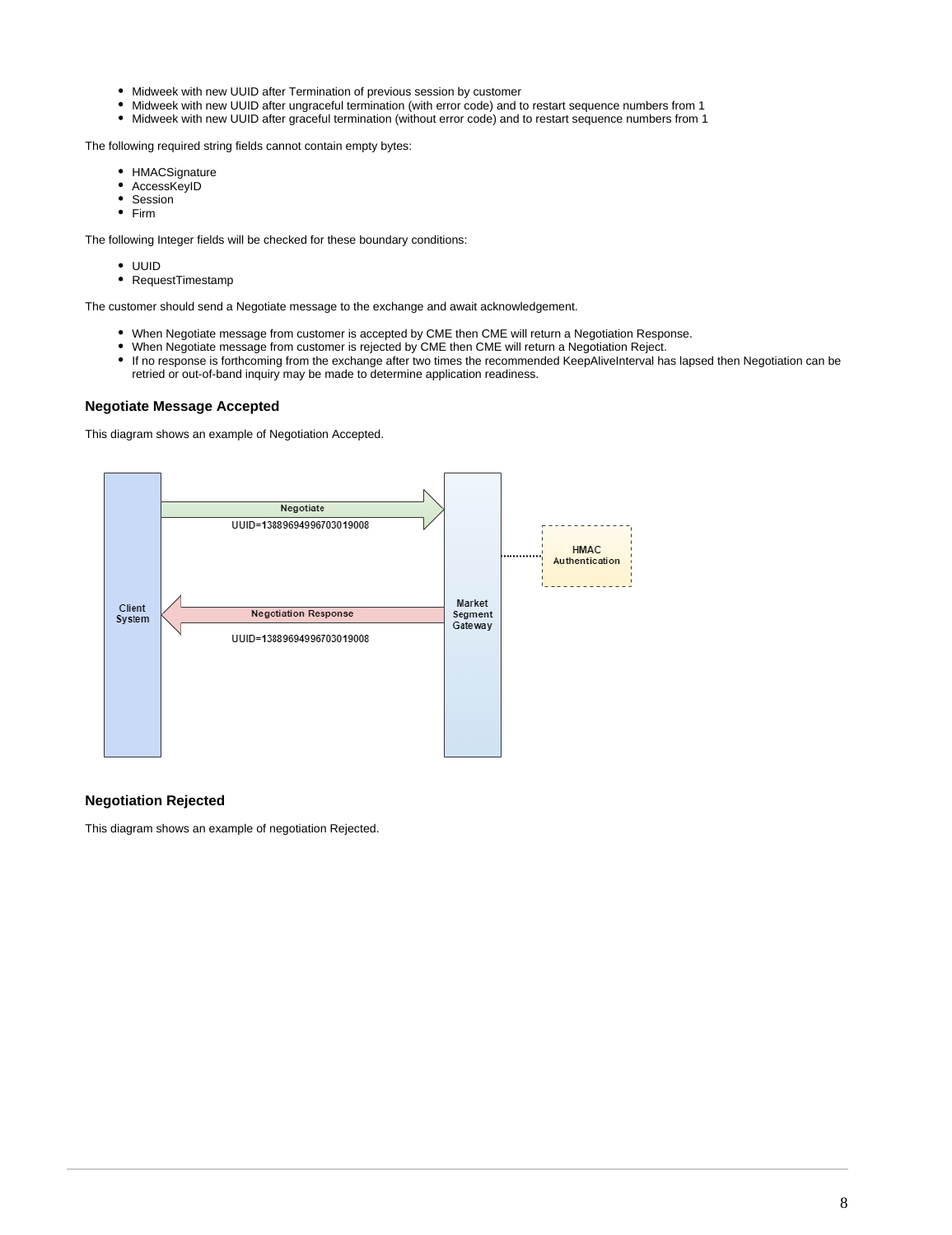

### <span id="page-8-0"></span>**Session Establishment**

After negotiation is complete, the customer must send an Establish message to start assigning sequence numbers. Once established, the customer can proceed to submit orders and quotes. The established state is concurrent with the lifetime of a TCP connection. A customer may re-establish a previous FIXP session after reconnecting without any further negotiation (Intra-Session Initialization). Thus, Establish binds the FIXP session to the new transport instance.

Both the customer and the exchange should signal each other that a disconnection is about to occur using a Terminate message. This unbinds the transport from the FIXP session, but it does not end a logical session hence there is no need to Negotiate again intra-day for the same trading day.

- If connection is disconnected then the customer may re-establish the same session (same UUID) after reconnecting without any further negotiation which ensures that the sequence numbers will continue
	- Messages published after disconnection (cancel on disconnect) may be recovered in the next session
- If connection is terminated then the customer must negotiate and establish a new session with the a new UUID after reconnecting and this resets the sequence numbers back to 1 both ways (customer to CME and CME to customer)
	- Messages published after Termination (mass quote cancels) may be recovered in the next session through previous UUID
	- If connection is terminated then the customer may also re-establish the same session (same UUID) after reconnecting without any further negotiation which ensures that the sequence numbers will continue
		- Messages published after termination (mass quote cancels) may be recovered through the same UUID

Once the Establish message is sent by the customer to CME then they must wait for an acknowledgment before initiating any other action.

If no response is received after KeepAliveInterval, then send the Establish message again. After the second attempt, manual escalation may be required.

A FIXP session that has a recoverable flow may be re-established by sending Establish with the same session UUID and exchange of business messages may continue until all business transactions are finished.

An Establish message attempts to bind the specified logical FIXP session to the transport that the message is passed over. The response to Establish is either Establishment Acknowledgmen tor Establishment Reject. The exchange will evaluate NextSeqNo in the Establish message to determine whether it missed any messages after re-establishment. If so, it will immediately send a NotApplied message after sending EstablishmentAck.

Establish message should be used in these circumstances:

- Beginning of the week after Negotiate and starting sequence numbers from 1 with same UUID as Negotiate.UUID
- Midweek after disconnection and continuing sequence numbers from the same session such that UUID=previous Establish.UUID
- Midweek after termination from CME and continuing sequence numbers from the same session such that UUID=previous Establish.UUID
- Midweek after termination from customer and continuing sequence numbers from the same session such that UUID=previous Establish.UUID Midweek after termination from customer and negotiation (with new UUID) and restart sequence numbers from 1 such that UUID=Negotiate.
- UUID  $\bullet$
- Midweek after termination from CME and negotiation (with new UUID) and restart sequence numbers from 1 such that UUID=Negotiate.UUID
- Midweek after termination from customer and negotiation (with new UUID) and restart sequence numbers from 1 such that UUID=Negotiate. UUID

If the Establish message is not sent within a timeout interval of 60 seconds after the Negotiation Response then the session will be Terminated with code=1

The following required string fields cannot contain empty bytes:

- **HMACSignature**
- AccessKeyID
- Session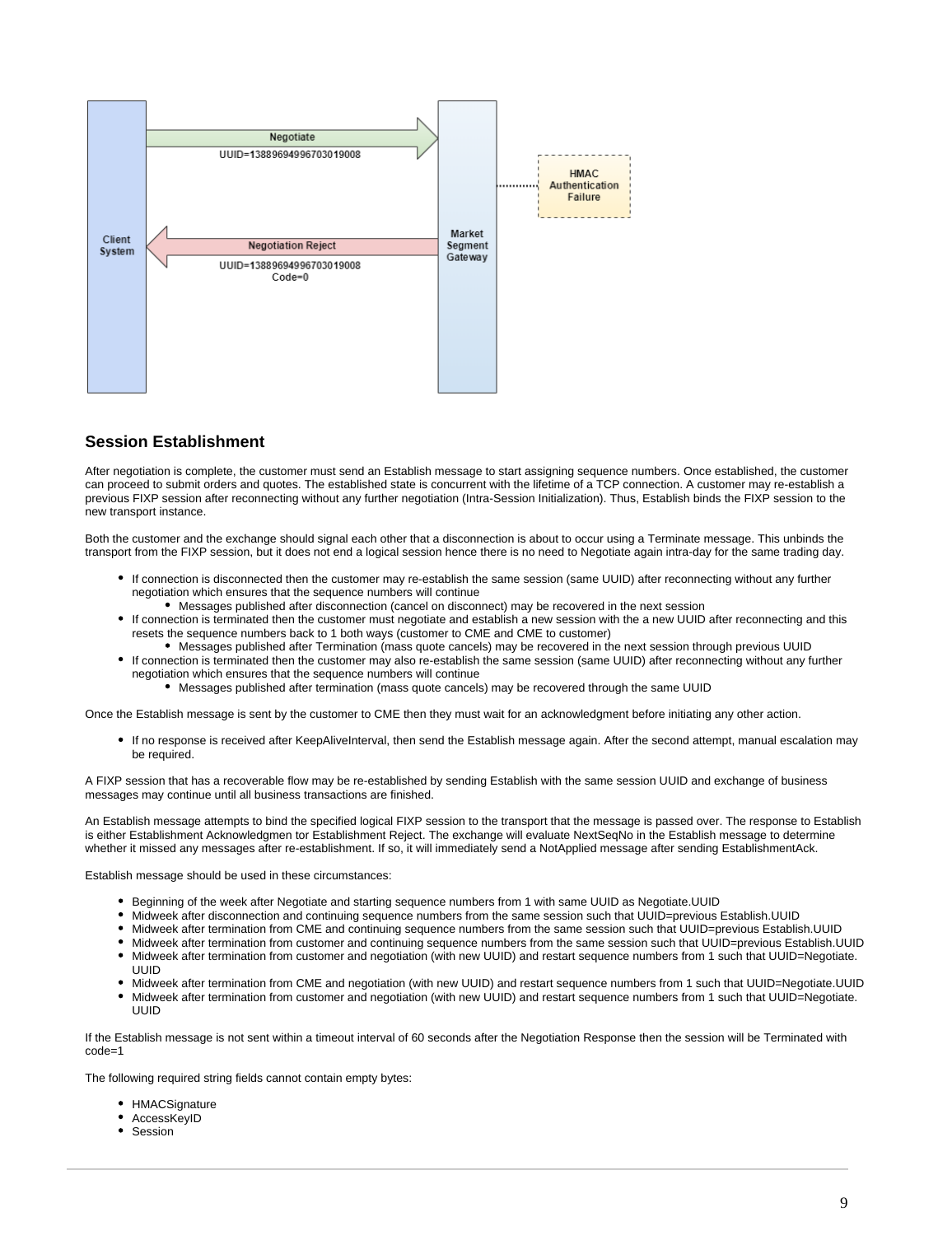- $\bullet$ Firm
- ApplicationSystemName
- TradingSystemVersion
- ApplicationSystemVendor

The following integer fields will be checked for these boundary conditions:

- UUID
- RequestTimestamp
- KeepAliveInterval
- NextSeqNo  $\bullet$

#### <span id="page-9-0"></span>**Establishment Accepted**

This diagram shows an example of Establishment Accepted.



- When the Establish message from the customer is accepted by CME, then CME will return an Establishment Acknowledgment. MessageSequenceNumber will be populated by CME accordingly
	- Beginning of the Week MsgSeqNo=1
	- Midweek MsgSeqNo=LastMsgSeqNo+1 if UUID=Last Establish.UUID and Establish without Negotiate
	- Midweek MsgSeqNo=1 if Establish used after Negotiate
	- CME Globex will notify the customer if any messages were published by CME while they were not connected with either default UUID assigned by CME or last known customer assigned UUID.

Since the communication flow from the exchange is recoverable, it will fill the NextSegNo, PreviousUUID, and PreviousSegNo fields appropriately, allowing the customer to start requesting the replay of messages that they have not received.

The customer should evaluate NextSeqNo, PreviousSeqNo and PreviousUUID to determine whether they have missed any messages after re-establishment of a recoverable flow. If so, the customer can then immediately send a Retransmit Request.

#### <span id="page-9-1"></span>**Establishment Rejected**

This diagram shows an example of Establishment Rejected.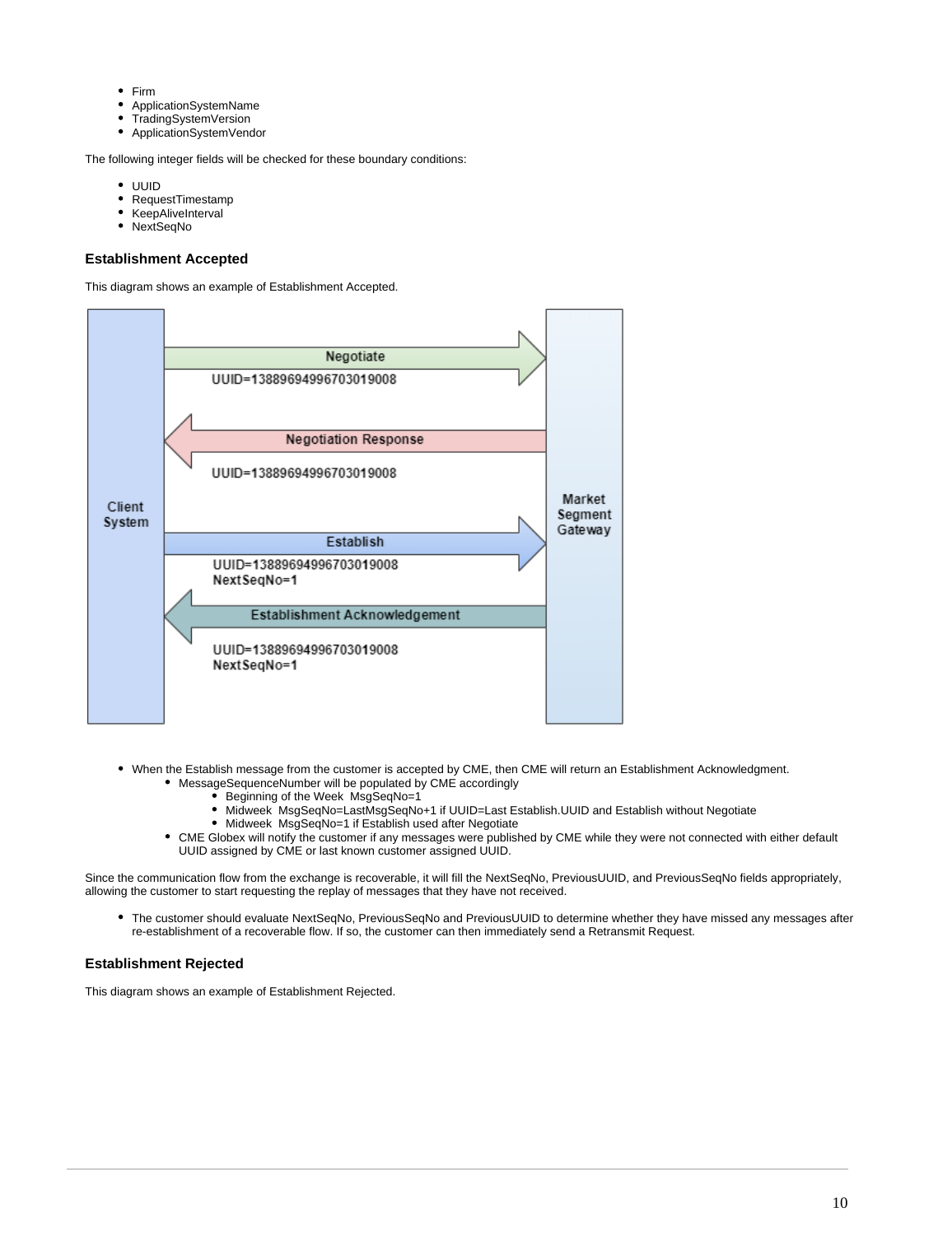

When the Establish message from the customer is rejected by CME, CME will return an Establishment Reject.

# <span id="page-10-0"></span>**Transferring**

### <span id="page-10-1"></span>**Sequence**

Not all FIXP messages are assigned a sequence number, but instead communicate the sequence number of the next business message or the last business message.

- All business messages will be assigned sequence numbers and FIXP messages refer to these sequence numbers
- This is unlike the official FIXP specification in which business messages have implicit sequence numbers
- Sequence message is used in both Recoverable (CME to customer) and Idempotent (customer to CME) flows
- Sequence numbering supports ordered delivery and recovery of messages

The Sequence message serves four purposes in an iLink 3 FIXP session including:

- de facto heartbeat message
- test request ping message
- failover trigger message (from primary to backup)
- sequence reset to let the exchange know what sequence number to expect next from the client system

This will let the exchange sync up the NextSeqNo with its own inbound sequence counter and identify a gap if any. Likewise the customer can infer what sequence number to expect next from the exchange and can sync up the value of NextSeqNo with their own inbound sequence counter and identify a gap if any.

The Sequence message can also be sent in response to a NotApplied message as a gap fill if it contains a higher than expected NextSeqNo value and not lower than expected.

The Sequence message is also sent at regular intervals similar to the heartbeat message to ensure that the connection between the customer and exchange is in a normal state. The KeepAliveInterval is specified while Binding in the Establish message. If there is other messaging activity in progress then the Sequence message need not be sent unless a KeepAliveInterval lapses, in which case it will function as a test request ping message.

- It is recommended to set the KeepAliveInterval at 5-60 seconds
- The exchange will send the Sequence message interleaved with Retransmission responses to a Retransmit Request as well

In the absence of other messaging activity, if a Sequence message is not received after 2 times the KeepAliveInterval has lapsed, then this is considered a protocol violation and will lead to the FIXP session being terminated.

A sequence message is used in these circumstances:

- From customer to reset sequence number in response to Not Applied message sent by CME when CME detects a sequence gap from customer
- From CME as a heartbeat message to be sent when a KeepAliveInterval interval from CME lapses and no other message is sent to customer
- From customer as a heartbeat message to be sent when a KeepAliveInterval interval from customer lapses and no other message is sent to CME
- From CME when a KeepAliveInterval of the customer lapses without having received any message from them then send message with Kee pAliveIntervalLapsed=1 as a warning before initiating disconnect of socket connection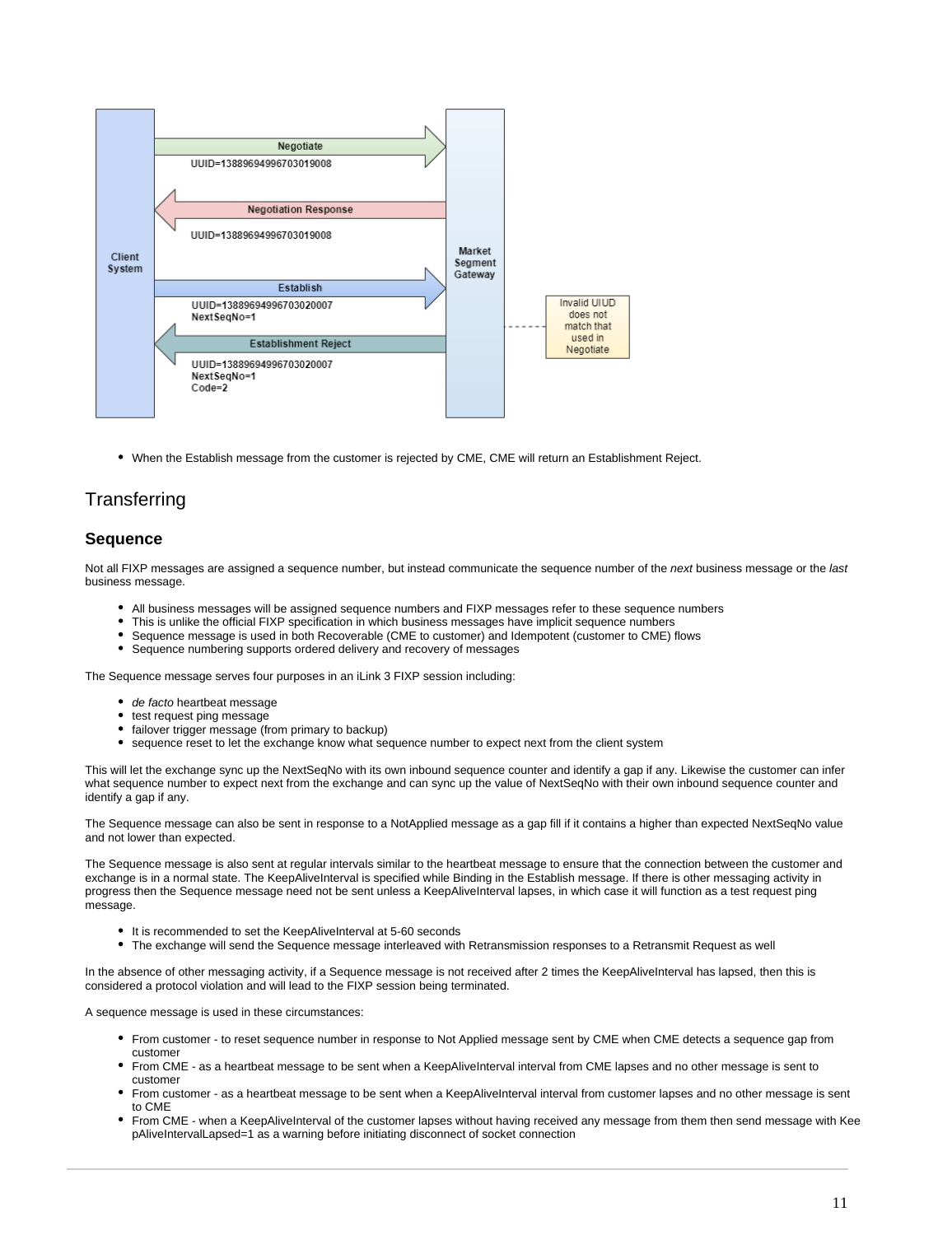From customer - when a KeepAliveInterval of CME lapses without having received any message from CME then send message with KeepAliveIntervalLapsed=1 as a warning before initiating disconnect of socket connection

The following integer fields will be checked for these boundary conditions:

- UUID
- NextSeqNo
- KeepAliveIntervalLapsed
- $\bullet$ **FTI**

### <span id="page-11-0"></span>**Heartbeat**

This diagram shows an example of Sequence used as a heartbeat.



### <span id="page-11-1"></span>**Warning**

This diagram shows an example of Sequence used as a Warning due to KeepAliveInterval lapsing prior to Terminate.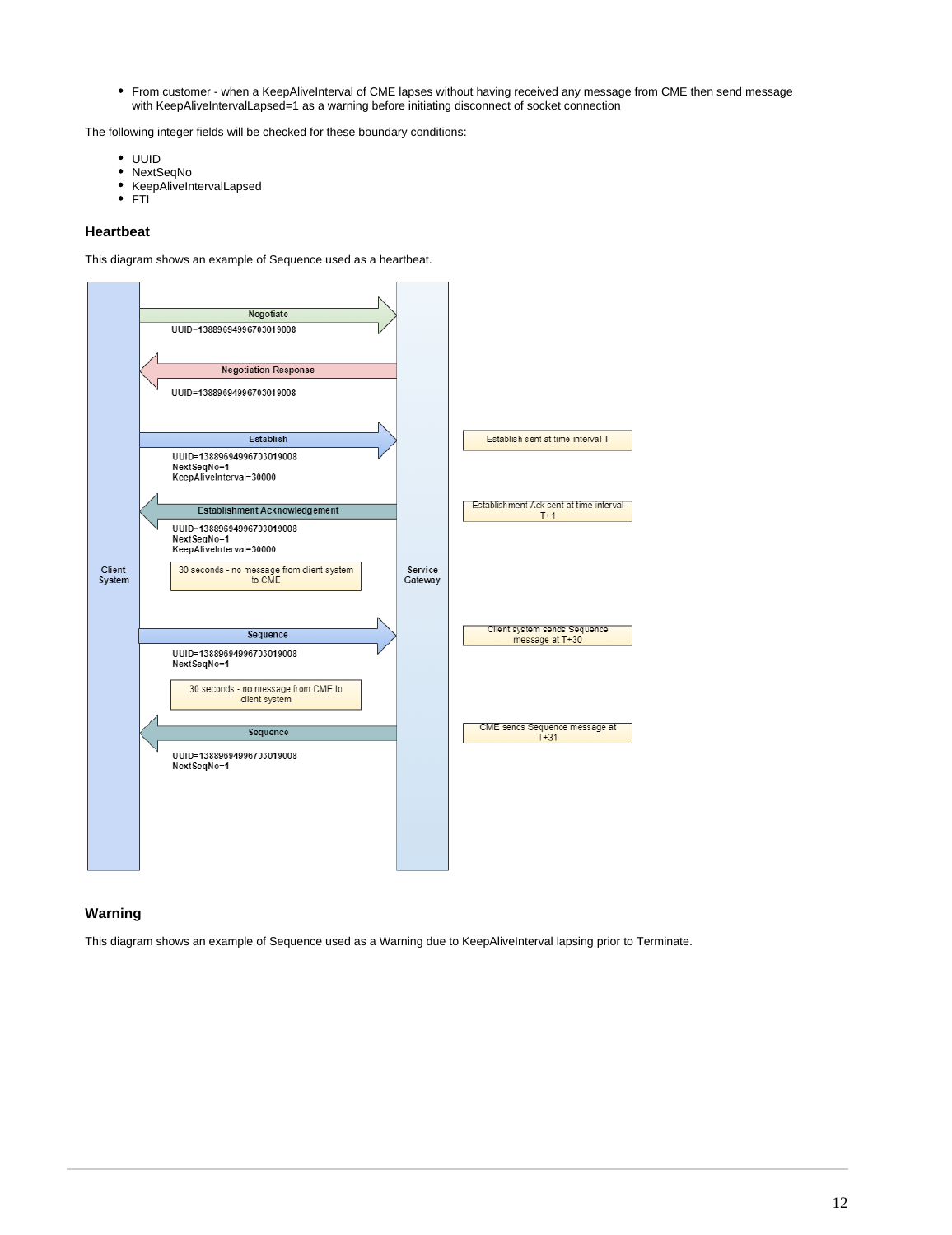

### <span id="page-12-0"></span>**Retransmit Request**

The Retransmit Request message is sent to request a retransmission of missed messages when the customer detects a gap in the incoming sequence number series from the exchange. In iLink 3, the Retransmit Request is used to request all messages subsequent to a particular message by using the following fields:

- UUID: the UUID associated with the sequence numbers being requested
- FromSeqNo: message sequence number of first message in range to be resent
- Count: count of messages being requested (if defined as zero then this means infinity or latest sequence number)

The exchange itself will not send a Retransmit Request to recover missing messages, instead a Not Applied message is sent to indicate that the exchange has seen a gap in sequence numbers from the customer and it is the customer who can choose how best to respond to this:

- Send a Sequence message with the appropriate value in NextSeqNo where the customer wants to start sending messages from
- Retransmitting the missed messages
- Ignoring the NotApplied message and keep trying to moving ahead
	- This not advisable since the exchange will keep sending a Not Applied message for the same sequence gap
- Terminating the FIXP session and Re-Establishing with a new UUID
	- This is not advisable and should be used only in extreme failure cases to recover from lower than expected sequence number error condition since the sequence streams get reset back to '1' both ways between customer and exchange

Since the customer is receiving a recoverable flow from CME, they can use Retransmit Request to recover missed messages. When the customer sends a Retransmit Request message, the exchange resends all reject messages and/or execution responses using the same message sequence numbers as the original transmissions along with Sequence messages if any. FIXP messages are not replayed, only business messages.

- The Gateway resends messages for the current UUID or all previously used UUIDs for that week only. Messages from previous weeks are not resent.
- If the customer sends a Retransmit Request message to the Gateway—even if the Gateway has already sent a Not Applied message—then that request will be fulfilled by the exchange.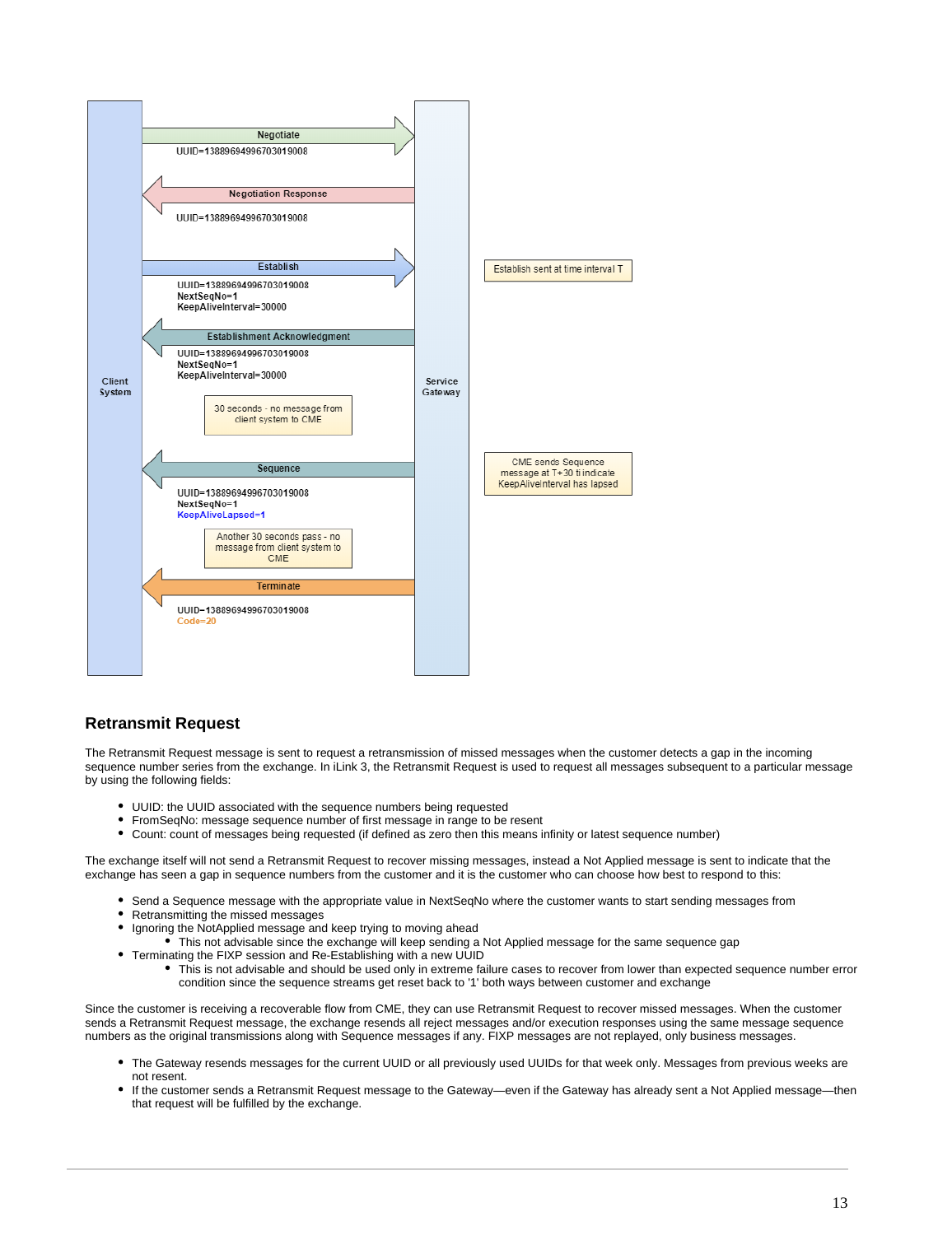- The customer should accept messages with a higher sequence number from Market Segment Gateway after recognizing a gap. However, their application should queue messages for in-sequence processing after a requested retransmission is received and completed from the Gateway.
- Retransmission implies that subsequent messages are sequenced with a lower sequence number in response to a Retransmit Request.
- Retransmission responses from the exchange to customer may be inter-leaved with other real-time messages based on the PossRetransFlag (Tag 9765) such that replayed messages will be 9765=1 and original messages will be 9765=0.
- It is the customer's responsibility to determine whether the current batch fills the original gap. If not, then they should send another Retransmit Request for the remainder. Requests and responses should proceed iteratively until all desired messages have been retransmitted. This can be done by combining NextSeqNo+Count from all Retransmission messages.
- If the exchange is unable to retransmit requested messages, it responds with a Retransmit Reject message.
- If a customer Retransmit Request exceeds the maximum resend limit (2,500 messages) then the exchange sends a Retransmit Reject message. The customer should initiate separate Retransmit Requests for each batch of 2500 messages.
- Only one Retransmit Request is allowed in-flight at a time per FIXP session. Another Retransmit Request must not be sent until the previous request has concluded otherwise it will be rejected.

The following integer fields will be checked for these boundary conditions:

- UUID
- LastUUID
- RequestTimestamp
- FromSeqNo
- **MsgCount**

### <span id="page-13-0"></span>**Retransmission**

Retransmission message is sent in response to a valid Retransmit Request from customer.

When RetransmitRequest message from customer is accepted by CME, then CME will return a Retransmission followed by replaying business messages

If no messages are replayed then the Retransmission message will be followed by a Sequence message confirming the next sequence number to be sent for the current UUID.

While messages are being replayed, they may be interleaved with other real-time messages; tag 9756-PossRetransFlag on business messages provides the means to distinguish replayed messages from real-time messages:

- tag 9765=1; replayed messages
- tag 9765=0; original messages

### <span id="page-13-1"></span>**Retransmit Reject**

When Retransmit Request message from customer is rejected by CME then CME will return a Retransmit Reject.

### <span id="page-13-2"></span>**Retransmit Request**

This diagram shows an example of Retransmission.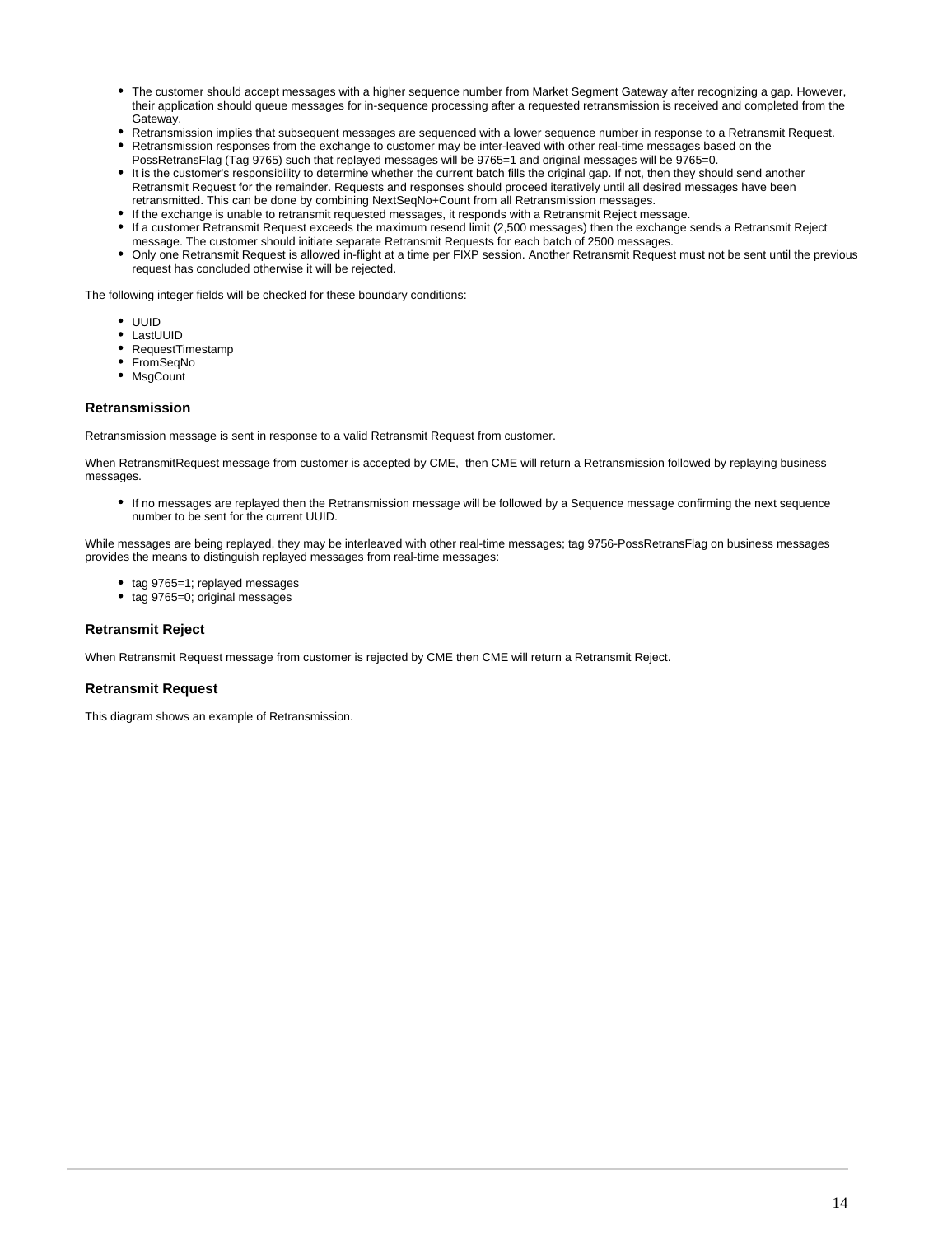

# <span id="page-14-0"></span>**NotApplied**

Since the message flow from customer to exchange is idempotent, when the exchange recognizes a sequence number gap, it will send a Not Applied message immediately and will not accept any subsequent message having a higher than expected sequence number *unless* the customer sends a Sequence message, which will instruct the exchange to ignore the gap and start with NextSeqNo as the valid sequence number.

The customer on an idempotent flow uses the Not Applied message to discover which of its requests have not been fulfilled and must decide whether to resend the transactions with new sequence numbers, send different transactions, or send a Sequence message to gap fill.

Since the message flow from exchange to customer is recoverable, this allows the Not Applied message to be re-synchronized if necessary. Thus, the customer can determine with certainty which requests have been accepted.

After receiving Not Applied from CME, the customer can choose to replay business messages with those missing sequence numbers or send a Sequence message with updated next expected sequence number.

# <span id="page-14-1"></span>**Message Sequence Numbers**

The FIXP protocol recommends maintaining separate sequence numbers for incoming and outgoing messages between the customer and the exchange. This ensures that all messages to and from the exchange are in the correct order however in iLink 3 only the business messages sent from the exchange are recoverable by the customer.

To guarantee message delivery, both the customer and exchange must maintain inbound and outbound sequence numbers. The customer's responsibility for maintaining inbound and outbound sequence numbers includes:

- Reset the inbound and outbound sequence numbers to "1" prior to Negotiating at the start of each week and subsequently at the start of a FIXP session with a new UUID
- Increment inbound sequence number by one for each message received from the exchange for a particular UUID
- Increment outbound sequence number by one for each message sent to the exchange for a particular UUID
- Issue a RetransmitRequest when a sequence gap is detected from the exchange for a particular UUID
- Retransmit responses will be interleaved with other real-time original message transmissions if any
- If the exchange detects a sequence gap from customer, then a Not Applied message will be sent and the customer can take action as needed
	- This can include sending a Sequence message instructing the exchange to ignore the gap and proceed ahead with the NextSeqNo (recommended behavior)
	- This can include trying to replay the messages missed by the exchange (although this is not recommended behavior)
- Maintain sequence numbers between multiple FIXP sessions (a FIXP session occurs each time a customer Establishes session with CME iLink 3) on the basis of assigning a unique UUID for each connection
- If customer chooses to use fault tolerance then maintain sequence numbers for a particular UUID among the primary and backup processes during fail-over scenario
- The Sequence, Establish, Establishment Acknowledgment and Retransmission messages are sequence forming since they contain the NextSeqNo which indicates the sequence number of subsequent business messages
	- FIXP messages themselves are not assigned a sequence number; they only carry a reference as to the next expected sequence number of the next business message to be sent
	- All business messages will explicitly be assigned a sequence number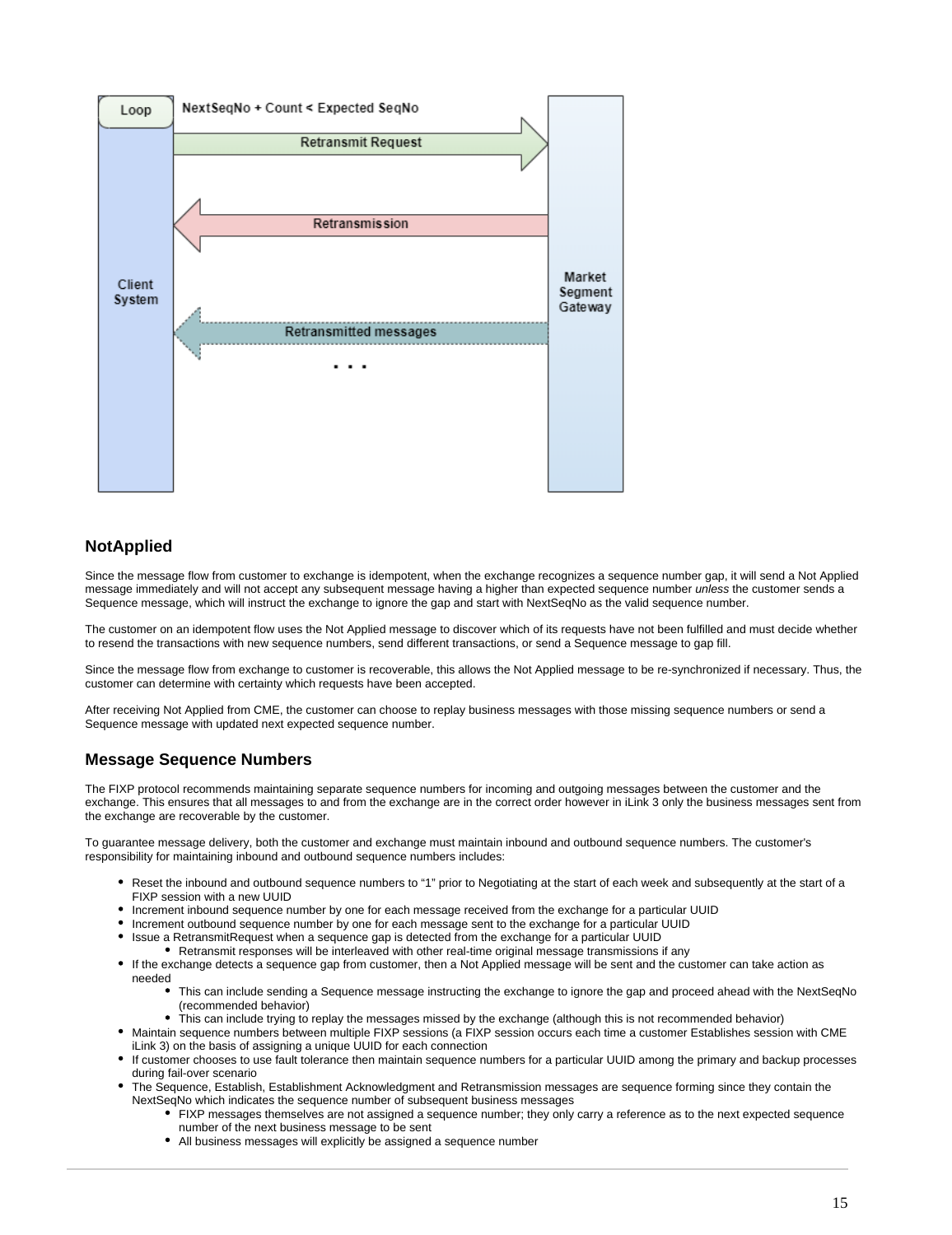- Since there is no heart beat message, the Sequence message itself serves as the de-facto heart beat and at a minimum it must be sent after the lapse of each KeepAliveInterval if no other messages are being sent
- Since there is no test request message, the Sequence message also acts as a pinging message with KeepAliveIntervalLapsed=1 to inform the other side that no message has been received from it

CME Globex preserves all outbound sequence numbers for recovering missed business messages sent from the exchange to the customer during a failover scenario. Business messages sent from the customer to the exchange are not recoverable by the exchange.

If the customer has designed their local architecture to employ the use of a single server process that maintains multiple FIXP sessions to CME and supports multiple applications, the software should be designed to allow a session to reset and/or recover sequence numbers without affecting other actively trading connections on the server or the server process itself.

### <span id="page-15-0"></span>**Sequence Number Higher than Expected**

If the Sequence Number on a business message sent to the exchange is higher than expected then a Not Applied message will be sent to the customer to let them know that the exchange has seen a gap in sequence numbers and that those sequence numbers have not been applied by the exchange. The customer has the flexibility to take remedial action if required and resend the missing business messages or send a Sequence message indicating that the gap should be ignored. If neither of these actions are performed then a subsequent Not Applied message will continue to be sent by the exchange if still more business messages are received with higher than expected sequence numbers.

If the Sequence Number on a business message received from the exchange is higher than expected then a Retransmission Request message should be sent by the customer to recover the missing messages. This can be done for the current UUID as well as for previously used UUIDs.

Retransmit Requests will be limited to requesting 2500 messages at a time. Retransmission responses will be interleaved with other original real-time messages and these should be queued up for later processing since these should not trigger additional Retransmission Requests.

While Retransmission is in progress then the customer should accept real-time messages from the Market Segment Gateway with a higher sequence number after recognizing a gap. However, the customer should queue messages for in-sequence processing after Retransmission has concluded.

### <span id="page-15-1"></span>**Sequence Number Lower than Expected**

If the incoming Sequence message has a sequence number that is lower than expected then it indicates a serious error. In this case, a Terminate message is sent and the FIXP connection will be closed. The Code in the Terminate message will contain the code describing the reason why the Terminate message is being sent.

If the incoming Establish message has a sequence number that is lower than expected with the same UUID that was in use previously then it indicates a serious error. In this case, a Terminate message is sent and the FIXP connection will be closed. The Code in the Terminate message will contain the code describing the reason why the Terminate message is being sent.

If the incoming Establish message has a sequence number that is lower than expected with a new UUID then this will be permissible since the use of a new UUID indicates that the sequence numbers being sent to the exchange and received from the exchange should be reset back to 1. This will be an acceptable scenario for an intra-day Negotiate and Establish when the new UUID is different from the one used to Negotiate and Establish the previous FIXP session. Using a new UUID is also possible when Negotiating a new FIXP session at the start of each trading day.

Certain recovery situations will cause the exchange and customer sequence numbers to be out of sync. If a customer was terminated due to an invalid sequence number, then the recourse available to them is to Negotiate and Establish with a new UUID.

#### <span id="page-15-2"></span>**Previous UUID and Previous Sequence Number**

The Establishment Acknowledgment message sent to the customer from the exchange will also contain these two pieces of information – PreviousUUID and PreviousSeqNo. These can be leveraged by the customer to determine if they missed a message published by the exchange for them when they were not connected or if they simply missed a message due to other unforeseen circumstances.

If the customer detects a gap between the current UUID and current sequence number versus previous UUID and previous sequence number they can promptly issue a Retransmission Request to recover the same.

UUID=0 is reserved for CME usage as the default UUID to be assigned to the customer who have not yet connected for the first time.

### <span id="page-15-3"></span>**Sequence Gap Fill**

This diagram shows an example of Sequence Gap Fill.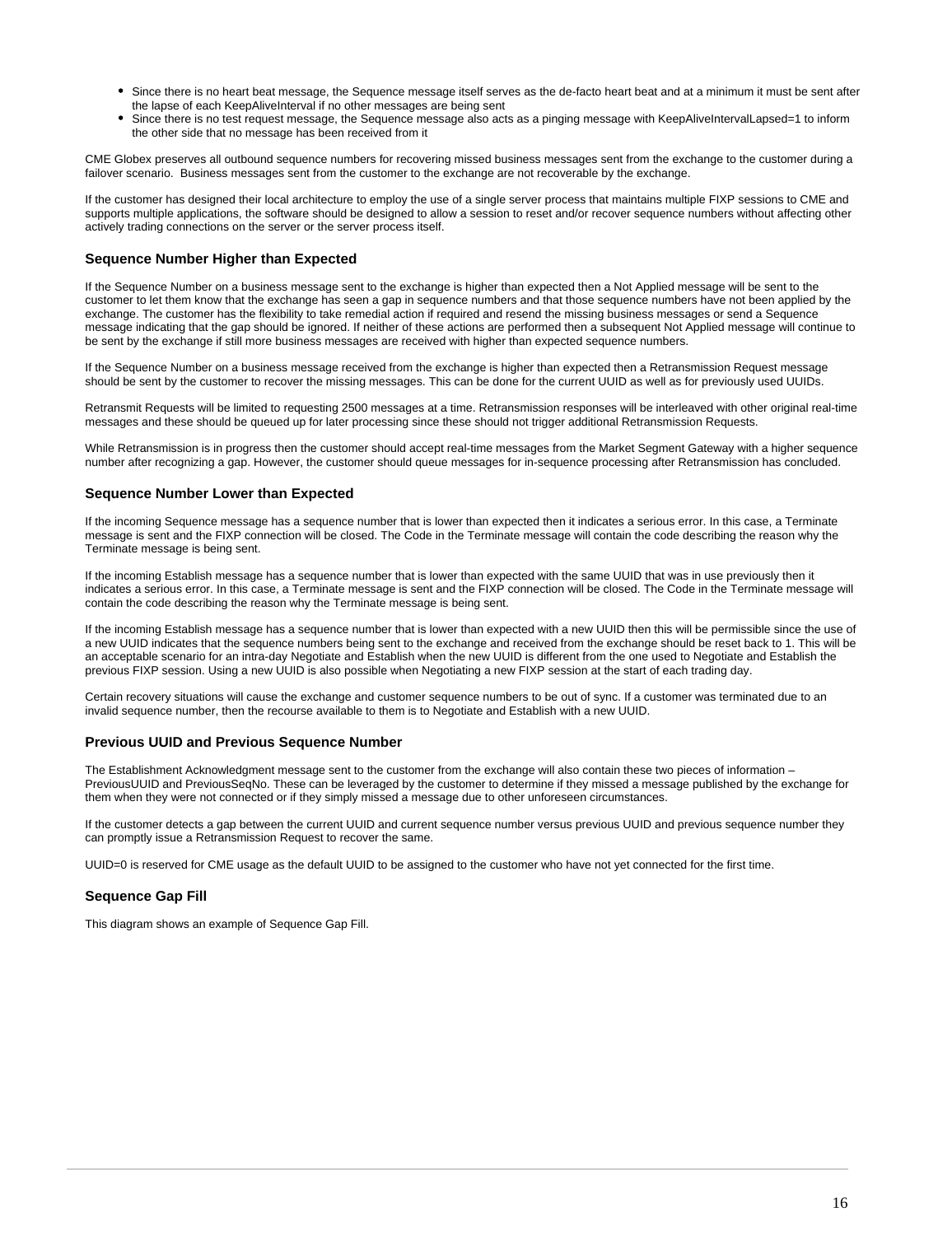

# <span id="page-16-0"></span>Unbinding

### <span id="page-16-1"></span>**Termination**

Terminate message is used to signal that the sender is going to disconnect the TCP socket connection. This unbinds the transport from the session, but it does not end a logical session. The Terminate message initiates and confirms the termination of a FIXP session.

- Terminate message can be sent by Customer to conclude the session
- Terminate message can be sent by CME upon FIXP protocol violation or other error condition such as volume controls and auto port closure Terminate message should be sent by receiver in response to Terminate message sent by requester (to conclude session) and then receiver can proceed to disconnect TCP socket connection
	- Requester should take down the socket only after receiving Terminate response; if no response is received after one KeepAliveInterval has passed, then proceed to disconnect assuming the socket connection has gone stale
- Terminate message sent by sender for an error condition does not require corresponding response from the receiver Sender can proceed to disconnect the socket connection without waiting for receiver to first take down the socket

When the client system sends a Terminate message, the Market Segment Gateway sends a corresponding Terminate confirmation message and terminates the FIXP session. After sending a Terminate message, the customer should not send any additional messages, since this will be considered to be a protocol violation.

### <span id="page-16-2"></span>**Terminate - Client Initiated**

This diagram shows an example of client-initiated Terminate.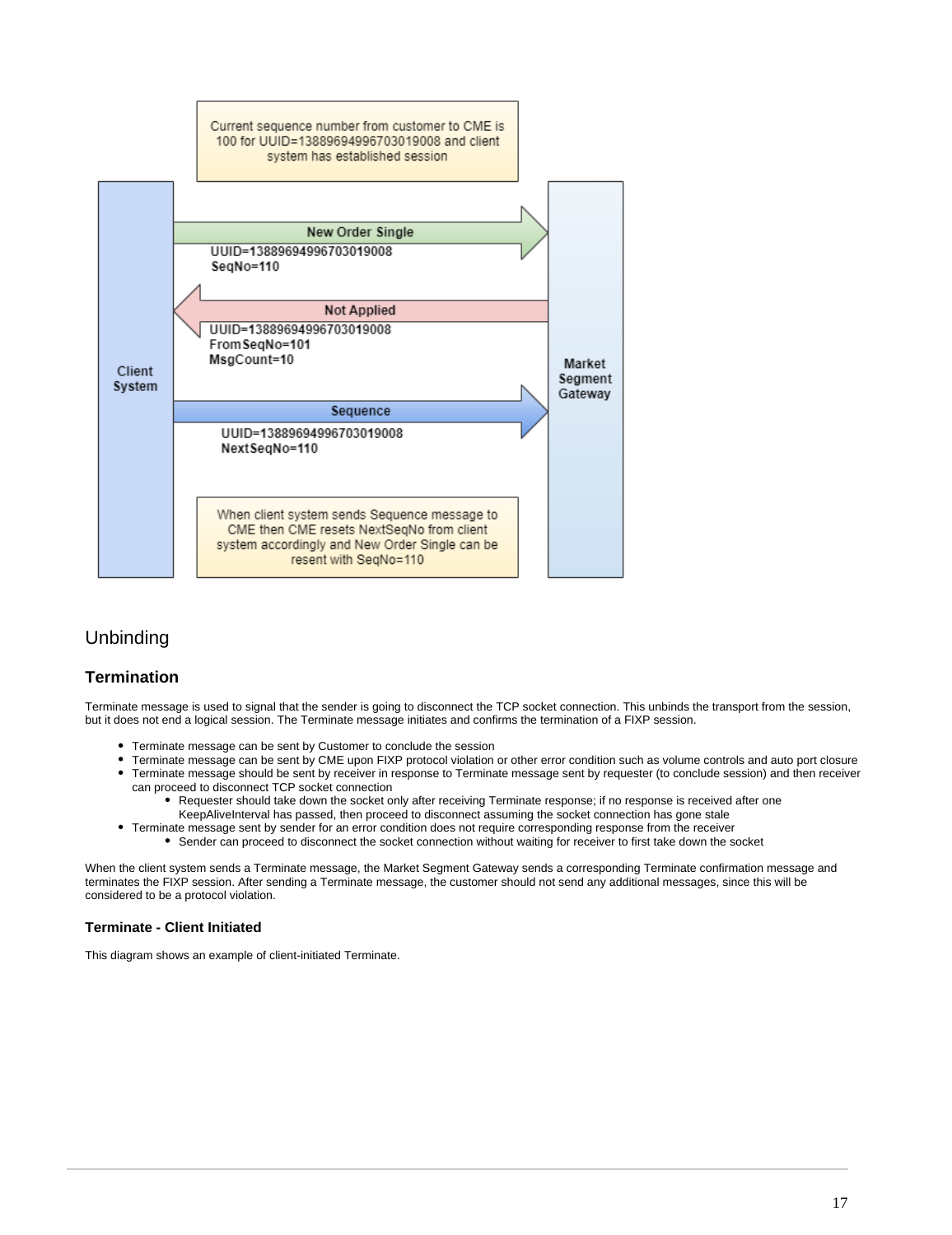

After sending a Terminate request, the client application should wait for a Terminate confirmation message before closing the socket connection. When a customer's FIXP session is terminated gracefully then the status of pending orders remains unaffected (for one way termination due to an error working orders may be cancelled through Cancel-on-Disconnect functionality). All active orders will continue to be eligible for execution after Termination. Any unsent Execution Report responses are sent via customer-initiated Retransmit Request after they have Established a FIXP session. If the FIXP session is Re-Negotiated intra-day with a different UUID then the unsent Execution Reports will be recoverable only by referencing the previous UUID and previous sequence number.

For the customer who chooses to use fault tolerance, the following must be noted: if the primary client application is terminated, then the backup application will also be terminated.

Graceful Termination from the exchange will take place at the end of the week when the exchange tells the customer that it is done for the day at the conclusion of the trading week and has no more messages to send.

Ungraceful Termination takes place for the following reasons:

- One of the peers receives a Terminate message due to protocol violation, a specific example of protocol violation is to send Establish with a new UUID without Negotiating
- Hard disconnect of the TCP socket connection
- Two times the KeepAliveInterval has expired and no Sequence message is received

The Market Segment Gateway disregards any message that cannot be decoded or fails a data integrity check and does not increment the inbound implied sequence number. Processing the next business message will cause detection of a sequence gap and a NotApplied message will be generated. If the previously disregarded message is valid when resent, normal processing will continue; if the previously disregarded message remains in error, then NotApplied messages will loop until the next Sequence message following the bad message. The customer must detect this condition and perform the corrective processing to avoid it.

The following integer fields will be checked for these boundary conditions:

- UUID
- RequestTimestamp
- $\bullet$ Code

### <span id="page-17-0"></span>**Terminate - CME Initiated**

This diagram shows an example of CME-initiated Terminate.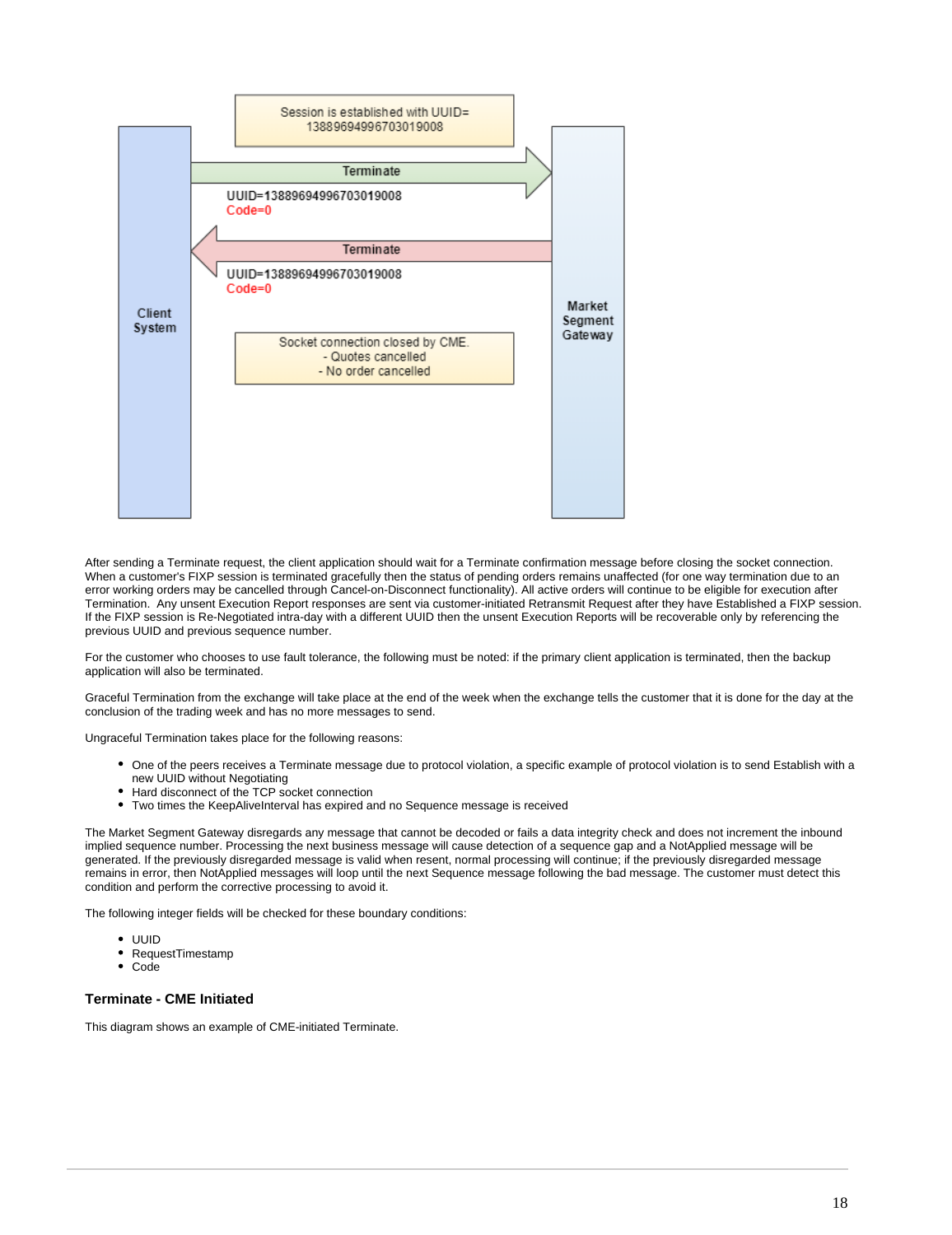

# <span id="page-18-0"></span>Fault Tolerance

A customer choosing to use fault tolerance must coordinate their application processes to establish separate and independent content streams to the Market Segment Gateways via TCP/IP socket connections. This group of redundant client processes (also commonly referred to as the fault tolerant group) operates together to provide fault tolerant functionality. In a typical deployment scenario, multiple redundant processes are spawned from the same executable file and each of those processes runs on a separate machine. Running redundant processes in the same machine is not recommended. If a machine fails, all the processes running on it fail simultaneously.

The client application must Negotiate and Establish with the designated primary Market Segment Gateway and then Establish with the backup Market Segment Gateway. A backup member must be ready to activate in the same data state as the former primary member being replaced. For example, inbound and outbound sequence numbers for a UUID must be maintained in a consistent state during fail-over between both processes.

**Note:** for active-active fault tolerance, Negotiation is not allowed on the backup connection.

The customer must use the same UUID for both primary and backup FIXP sessions (this is the only exception to the general rule of thumb that the UUID be globally unique) and then the sequence streams would be contiguous after failure.

It is important to note that the Fault Tolerance Indicator is present only in messages related to Negotiation, Establishment, and Sequence (not present in business messages).

The customer will be told beforehand of their primary and backup IP addresses and once Established, The customer will notice that the Establishment Acknowledgment and Sequence messages sent from the primary Market Segment Gateway will contain a valid value in NextSeqNo, whereas the Establishment Acknowledgment and Sequence messages sent from the backup Market Segment Gateway will show NextSeqNo as zero.

The customer must avoid populating NextSeqNo with a non-zero number in Establish and Sequence messages to the backup Market Segment Gateway, as this will be considered a protocol violation. The NextSeqNo in these messages must be set to zero. Likewise the reverse situation is also true i.e. setting NextSeqNo as zero in Establish and Sequence messages to the primary Market Segment Gateway will be considered a protocol violation.

Business messages (e.g. New Order - Single, Order Cancel/Replace Request) must be sent only through the primary content stream where sequencing is enforced per FIXP protocol. Communication over the backup content stream is solely for link maintenance; only administrative messages (Negotiate, Establish, Sequence, Terminate) are sent through the backup content stream.

In the event of a failure in an active-active fault tolerance scenario, the customer will receive a Sequence message from the backup or newly promoted primary Market Segment Gateway with the NextSeqNo containing a valid value (from where the old primary left off) along with the FaultToleranceIndicator=1 (primary) and this will serve as the trigger to let the customer know that a failure occurred and the transition to backup taking over as new primary was successful.

# <span id="page-18-1"></span>**Customers Choosing Not to Implement Fault Tolerance**

The exchange does not mandate that the customer use the fault tolerance feature, however CME strongly recommends using this functionality. A customer that does not implement fault tolerance will not be able to dynamically recover from process or network failures.

For customers that do not wish to implement fault tolerance, their application should just Negotiate and Establish with the designated primary Market Segment Gateway and not Establish with the backup Market Segment Gateway. However they are not precluded from doing so should they choose to Establish with the backup Market Segment Gateway at a later time after first Negotiating and Establishing with the primary gateway

# <span id="page-18-2"></span>**Failover Processing**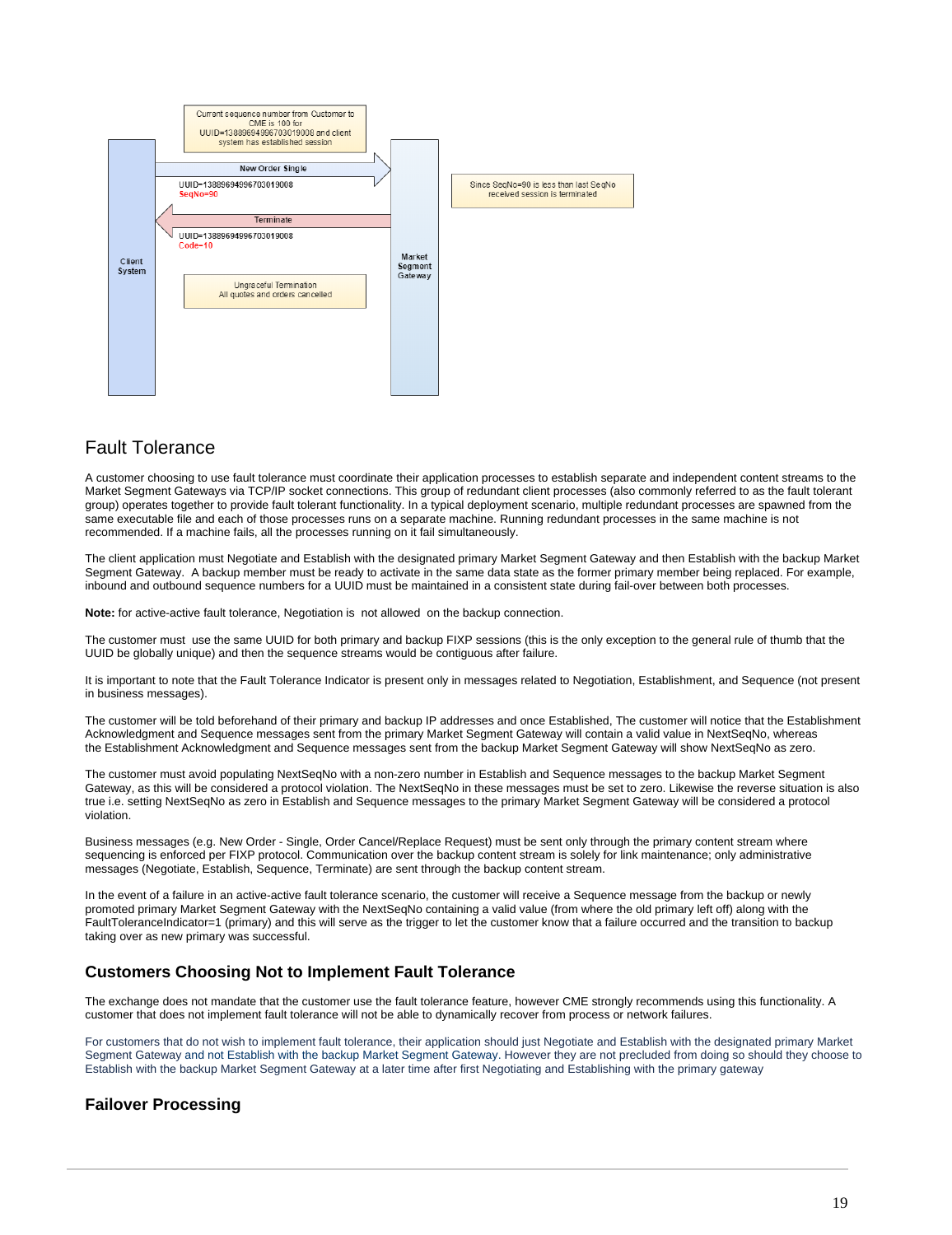Mission-critical client applications must continue to function properly despite sudden difficulties such as process termination, hardware failure and network disconnects. Fault tolerance in a network environment is characterized by rapid recovery from such failures. One method of providing faulttolerance is through a mechanism called fail-over; the end goal is to minimize service interruption caused by error conditions listed above.

iLink 3 detects four different categories of error conditions:

- Customer primary process failure
- Customer backup process failure
- Primary Market Segment Gateway failure
- Backup Market Segment Gateway failure

Process failure may be caused by hardware failure of the machine on which the process runs. It may also be caused by software error; faulty logic, improper memory handling, etc. Network failure includes loss of TCP/IP connectivity between the customer application and the Market Segment Gateway. This may be caused by faulty network interface card, frayed wire, power failure on network components (i.e. routers), etc.

The Market Segment Gateway initiates a controlled fail-over when it detects either process or network failure that impacts its ability to service the customer.

#### <span id="page-19-0"></span>**Customer Primary Process Failure**

If the exchange does not receive a message from the primary client process within a defined interval (two times the KeepAliveInterval sent by client in the Establish message), then the exchange designates the primary client process as failed and initiates fail-over. The primary client application and backup client applications will be terminated and disconnected from the exchange and the backup client application will be expected to communicate with the designated primary Market Segment Gateway. The backup client application is notified of fault tolerance status change by the Code in the Terminate message (i.e. ErrorCodes = 26 - DisconnectFromPrimary: Backup session will be terminated as well).

- If the primary client process fails without closing the TCP connection, then it takes two times the KeepAliveInterval for the exchange to detect the primary process failure. If the customer would like to avoid the time delay in this process, then they should ensure the TCP connection is closed whenever their application fails.
- Before the fail-over, the backup client application was receiving NextSeqNo set to zero. During and after the fail-over process, the backup client application is responsible for ensuring that its UUID, inbound sequence number to the exchange and outbound sequence number from the exchange are synchronized with the primary application that just failed. This is critical since the newly elected primary member must know exactly where the failed member left off.
- If the NextSeqNo number of the Sequence message sent by the new primary client application is lower than that of the original client application for the same UUID, the exchange will terminate the client application as per FIXP protocol.
- If the NextSeqNo number of the Sequence message sent by the new primary client application is lower than that of the original client application for a different UUID, the exchange will accept that and will also inform the customer of the perceived gap by sending a NotApplied message; if the NextSegNo=1 in this case for a new UUID then that is acceptable.

#### <span id="page-19-1"></span>**Customer Backup Process Failure**

If the exchange does not receive any message from a backup client application within a defined interval (which is two times the KeepAliveInterval in the Establish message sent by the customer), then the backup client application will be disconnected and the status of the primary client application connectivity remain intact.

It is permissible for the backup client application to Negotiate and Establish with the backup Market Segment Gateway with a different UUID than that the primary client application is using, with the primary Market Segment Gateway, but the customer should be aware that the sequence stream will not be contiguous in event of a failure—therefore, it is recommended that both primary and backup client applications should use the same UUID.

#### **Primary Market Segment Gateway Failure**

If the primary Market Segment Gateway Gateway fails, then the Exhange fault tolerance mechanism initiates fail-over by electing the backup Market Segment Gateway to assume the primary role. The client application connected to this newly chosen Market Segment Gateway must act as the primary for the client application FT Group. The client application is notified to become primary by examining the value of NextSeqNo in the Sequence message, which will change from zero to a non-zero value and the FaultToleranceIndicator=1 (primary).

- Customer can re-establish a previous FIXP session (same UUID) after reconnecting to this new primary Market Segment Gateway without further negotiation, which ensures that the sequence numbers will continue
- Customer may also negotiate and establish a new session with the a new UUID after reconnecting and this resets the sequence numbers back to 1 both ways (customer to CME and CME to customer)

#### **Backup Market Segment Gateway Failure**

If a backup Market Segment Gateway fails, it will be restored to working status by market operations. For active-active fault tolerance, the backup client application must again re-establish the same session (same UUID) connection to this restored backup Market Segment Gateway to maintain a backup. The status of the primary client application connectivity remains intact.

# <span id="page-19-2"></span>Order Entry Service Gateway

For the pre-registered administrative information, the Party Details Definition and Party Details List functionality will be handled by the Order Entry [Service Gateway \(OESGW\)](https://www.cmegroup.com/confluence/display/EPICSANDBOX/iLink+3+Binary+Order+Entry#iLink3BinaryOrderEntry-OrderEntryServiceGateway(OESGW)-SFTPSiteInformation).